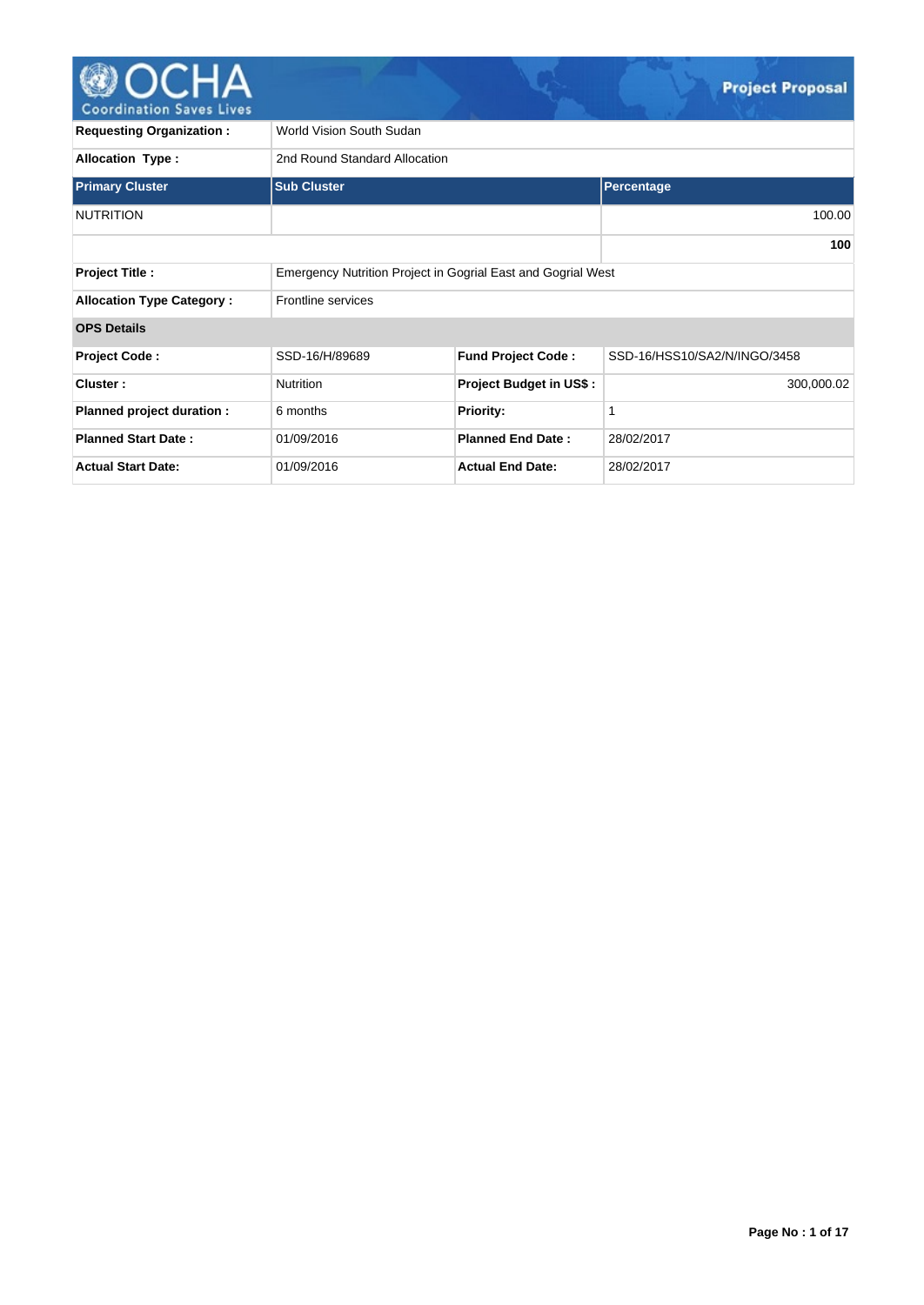| <b>Project Summary:</b> | This project will contribute to the HRP 2016 objective of saving lives and alleviate suffering through safe<br>access to services and resources with dignity. The proposed lifesaving interventions will target                                                                                                                                                                                                                                                                                                                                                                                                                                 |
|-------------------------|-------------------------------------------------------------------------------------------------------------------------------------------------------------------------------------------------------------------------------------------------------------------------------------------------------------------------------------------------------------------------------------------------------------------------------------------------------------------------------------------------------------------------------------------------------------------------------------------------------------------------------------------------|
|                         | delivering quality lifesaving management of acute malnutrition for at least 70% of SAM and 75% of MAM<br>in girls and boys (0-59 months) 60% of PLWs in Gogrial East and Gogrial West. World Vision is<br>currently implementing nutrition interventions in Gogrial East and Gogrial West and working in 27<br>OTP/TSFP sites through private funding. The proposed project will compliment nutrition interventions<br>being undertaken by World Vision, SMoH and other partners, through improved enhancing nutrition                                                                                                                          |
|                         | service delivery for SAM and MAM management among children under 5 and PLWs. The project will<br>support surveillance of cases and referral for further management. The project will continue to increase<br>knowledge among mothers, caregiver and the community on IYCF messages and practices as a way to<br>prevent under nutrition in the long term. The project will deliberately integrate nutrition sensitive                                                                                                                                                                                                                           |
|                         | interventions with existing World Vision projects in the targeted areas which include WASH, food<br>security and livelihoods, and HIV&AIDS to provide holistic nutrition services and to contribute towards<br>increased recovery and reduction of malnutrition in the 2 counties. Children under five will benefit<br>directly through provision of treatment packages such as therapeutic feeds and medicines, pregnant<br>and lactating women will benefit from micronutrient supplements. Furthermore, the project will be aiming<br>at strengthening the capacity of the CHD across all aspects (nutrition supplies, training on nutrition |
|                         | service delivery, reporting and nutrition surveillance). Improving coordination will strengthen referral<br>systems among nutrition actors in the targeted counties and this will lead to improved nutrition service<br>provision.                                                                                                                                                                                                                                                                                                                                                                                                              |
|                         | The proposed activities are as follows:<br>Improved case identification and referrals of 3,257 SAM and 17,353 MAM cases for CMAM<br>• Continuous screening of children 0-59 months and PLW in the community and health facilities<br>• Provide treatment for SAM and MAM of CU5 and PLWs as per the CMAM guidelines and refer SAM<br>cases with medical complications to SC                                                                                                                                                                                                                                                                     |
|                         | • Continuous follow up of defaulter cases and home visits for non-respondent cases.<br>• Train CNVs and HHPs on techniques of screening, defaulter tracing and home visits<br>Improved coverage of service delivery points for treatment of acute malnutrition for 3,257 SAM and<br>10,962 MAM Children under 5, and 6,391 PLW.                                                                                                                                                                                                                                                                                                                 |
|                         | • Procurement, prepositining and provision of MAM and SAM supplies to all OTP and TSFP sites<br>• Train 30 CHD and WV staff on CMAM<br>• Community nutrition outreach                                                                                                                                                                                                                                                                                                                                                                                                                                                                           |
|                         | • Mass community mobilisation, sensitization, and screening campign                                                                                                                                                                                                                                                                                                                                                                                                                                                                                                                                                                             |
|                         | Increased provision of IYCF messages and counselling in nutrition centres and health facilities for all<br>vulnerable groups                                                                                                                                                                                                                                                                                                                                                                                                                                                                                                                    |
|                         | • Train 30 CHD and WV staff on IYCF<br>• Establish 20 new mother to mother support groups and support 6 existing mother to mother support<br>groups                                                                                                                                                                                                                                                                                                                                                                                                                                                                                             |
|                         | • Identify and train 26 lead mothers IYCF promoters on IYCF<br>• Support bi-monthly meetings for mother to mother support groups.<br>• Train 300 members of mother to mother support groups on IYCF                                                                                                                                                                                                                                                                                                                                                                                                                                             |
|                         | • Provide inputs and training for kitchen gardens for 300 mother to mother support group members<br>• Conduct 26 cooking demonstrations in mother to mother support groups                                                                                                                                                                                                                                                                                                                                                                                                                                                                      |
|                         | • Conduct community sensitization campaigns on IYCF targeting men and community leaders<br>Increased coverage of Vitamin A supplementation among children below the age of five<br>• Provide Vit A supplements for National Immunization Days (NID)                                                                                                                                                                                                                                                                                                                                                                                             |
|                         | • Support NIDs (Training of HHPs, planning, monitoring)<br>Improved coordination among nutrition actors<br>• County nutrition quarterly review meetings                                                                                                                                                                                                                                                                                                                                                                                                                                                                                         |
|                         | • Monthly coordination meetings between local leadership, CHD and nutrition actors<br>• Monthly reports shared<br>• Train 20 SMoH and CHD staff on                                                                                                                                                                                                                                                                                                                                                                                                                                                                                              |

# **Direct beneficiaries :**

| Men | Women | <b>Boys</b> | <b>Girls</b> | Total  |
|-----|-------|-------------|--------------|--------|
| 400 | 6,391 | 7,000       | 7,219        | 21,010 |

# **Other Beneficiaries :**

| Beneficiary name                                            | <b>Men</b> | Women | <b>Boys</b> | <b>Girls</b> | <b>Total</b> |
|-------------------------------------------------------------|------------|-------|-------------|--------------|--------------|
| Children under 5                                            | 0          |       | 7.000       | 7.219        | 14.219       |
| Pregnant and Lactating Women                                | 0          | 6,391 |             |              | 6,391        |
| Trainers, Promoters, Caretakers,<br>committee members, etc. | 400        |       |             |              | 400          |
| <b>Indirect Beneficiaries:</b>                              |            |       |             |              |              |

The project will promote prevention of malnutrition in the targeted areas through training of mothers and caregiver on recommended feeding practices however community outreach and awareness sessions on the same will be done. To this end, the projects anticipates to reach 89,476 children under 5 and 37,674 pregnant and lactating women indirect beneficiaries in the Gogrial East and Gogrial West.

# **Catchment Population:**

The catchment area of the population is the total population of the targeted counties which stands at 470972. The project will develop community based mechanisms to address malnutrition and this will benefit not only the targeted beneficiaries but the whole community in the long term.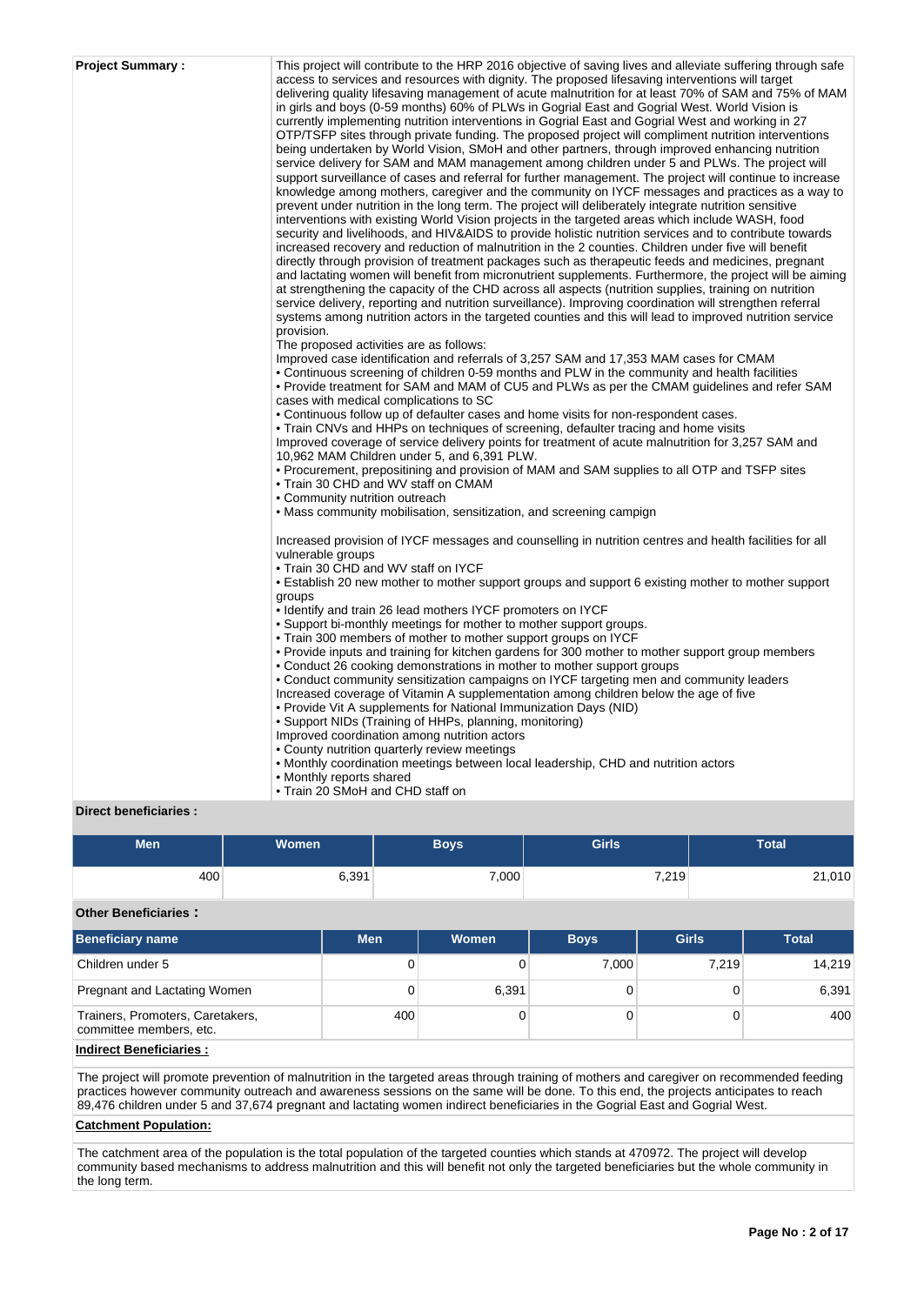## **Link with allocation strategy :**

The proposed nutrition project will use the CHF funding to support the continuation of treatment of acute malnutrition among children 0-59 months and pregnant and lactating women through existing nutrition sites in Gogrial East and Gogrial West in 2 stabilization centres and 27 OTP/TSFP). Due to the huge nutrition needs in the targeted locations, prevention of malnutrition is a priority. Over and above treating cases of malnutrition, the proposed project will strengthen 20 existing mother support groups and establish 6 more mother to mother support groups in the target locations. These mother to mother groups will continue sharing Infant Young Child feeding and hygiene and sanitation messages. Nutrition surveillance will continue in both locations, mostly supporting the community nutrition volunteers to continue with routine screening, and identification and referral of acute malnutrition cases at the community level.

The food security situation has changed drastically and the food insecurity population has increased and the GAM rates have increased steadily from 18% in 2014 to 29% in April 2016. The same situation exists in Gogrial East which has a GAM rate of 18,3%. With 43% of the population relying on purchases as their main food source, the situation is exacerbated by the prevailing economic crisis which has seen consumer price index rise to 661% year on year in July 2016 [WFP]. The need for interventions for treatment and prevention of malnutrition cannot be understated

#### **Sub-Grants to Implementing Partners :**

| <b>Partner Name</b> | <b>Partner Type</b> | <b>Budget in US\$</b> |
|---------------------|---------------------|-----------------------|
|                     |                     |                       |

**Other funding secured for the same project (to date) :**

| <b>Other Funding Source</b> | <b>Other Funding Amount</b> |
|-----------------------------|-----------------------------|
|                             |                             |

# **Organization focal point :**

| <b>Name</b>        | <b>Title</b>                                               | Email                     | <b>Phone</b>     |
|--------------------|------------------------------------------------------------|---------------------------|------------------|
| Perry Mansfield    | <b>National Director</b>                                   | perry_mansfield@wvi.org   | +211-921-406-137 |
| Jonathan Chifamba  | Programme Officer                                          | jonathan_chifamba@wvi.org | +211915188161    |
| Jacobus Koen       | Programme Development<br>and Quality Assurance<br>Director | jacobus koen@wvi.org      | +211928123529    |
| <b>DAOIADOIBID</b> |                                                            |                           |                  |

# **BACKGROUND**

# **1. Humanitarian context analysis**

The overall food and nutrition security situation has deteriorated in many parts of the country with an estimated 4.3 million people in Phases 3, 4 & 51 in April 2016, a significant increase from the 2.8 million people in January–March 2016 projection. This population is also a significant increase when compared to the 3.8 million people that faced severe food insecurity in April 2015. According to the normal 'lean season' pattern, the situation is expected to deteriorate further during the May–July 2016 lean season with an estimated 4.8 million people being severely food insecure. The current deterioration in food security and nutrition is primarily due to physical insecurity, the effects of the economic crisis and depleted stocks from the last harvest. This situation is prevailing in the targeted areas of Gogrial East and Gogrial West where chronic food insecurity has resulted in GAM rate of 19,6% and 29,3% respectively which are above the WHO emergency threshold. The current deterioration in food security and nutrition is primarily due to physical insecurity, the effects of the economic crisis and depleted stocks from the last harvest.

Farmers in the target counties are facing new challenges in crop production which have adversely affected their ability to access food from own crop production. Climate change is a major element which has affected farmers with agricultural seasons being characterized by long mid-season dry spells which lead to crop loss. Farmers are also unable to access nutritious high yielding seed varieties due to impassible roads and dysfunctional markets. Occasional violent conflict between the Agok and Apuk communities of Gogrial East and Gogrial West has also led to food insecurity due to temporary displacement which has seen farmers abandoning their fields during the peak of the agricultural season.

Cultural values in the targeted areas are also a major determinant of child care and feeding practices. The targeted counties are inhabited by Dinka Bahr el Ghazal ethnic groups, Aguok sub ethnic groups who are traditionally agro-pastoralists. The majority of the community depends on subsistence crop farming for their livelihood activity. The main crops cultivated are sorghum, sesame, ground nuts and maize which lack dietary diversity. Due to its lengthy presence in the targeted counties, World Vision has observed key social and cultural determinants of malnutrition children under the age of five years as: Cultural practices, such as food sharing, sending infants to the cattle camps, cultural beliefs towards pregnant women, introducing water to babies younger than 6 months old, and polygamy; lack of knowledge and understanding of nutrition and malnutrition; and the effects of hygiene practices and cultivation practices and dietary practices.

## **2. Needs assessment**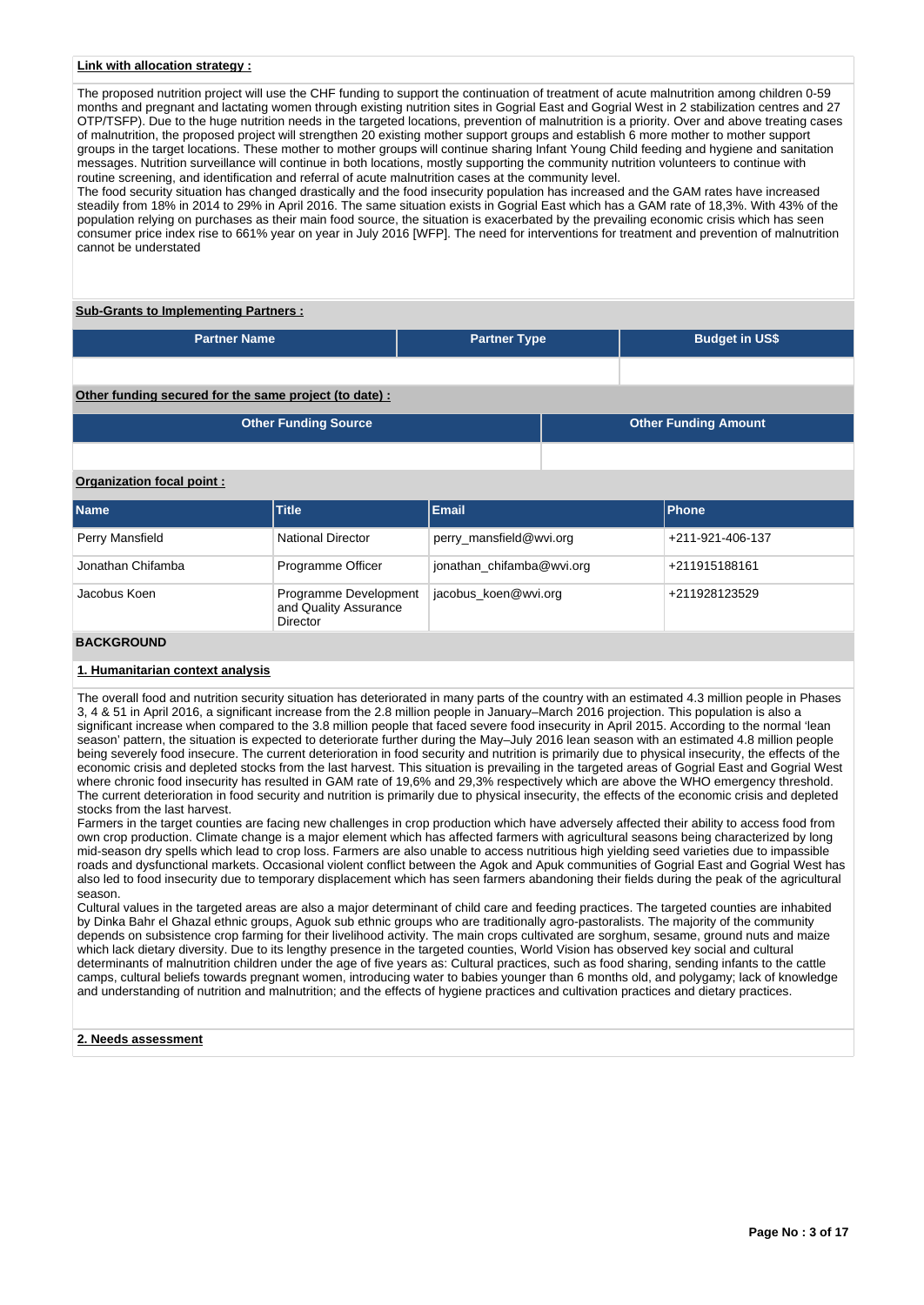World Vision has been operating in Gogrial East and Gogrial West counties implementing nutrition projects among others. SMART surveys were conducted in June 2016 which emphasized the need to continue supporting nutrition initiatives in the 2 counties. According to the Integrated Food Security Phase classification analysis update of April 2016, Gogrial East and West Counties were predicted to remain at 'crisis' level, phase 3 of food insecurity. Findings from the June 2016 SMART survey in Gogrial East showed that Global acute malnutrition (GAM) WHZ was 26.1 % (21.8 - 31.0, 95% C.I.), severe acute malnutrition (SAM) WHZ was 6.9 % (4.6 - 10.3, 95% C.I.), with no oedema case.

The Crude Death Rate finding was 0.22 (0.10-0.48) per 10,000 persons per day, below the emergency threshold of 1/10,000/day.

About half (50.3%) of surveyed children had some form of illness in the two weeks prior to the survey an indication of a high incidence of disease. The most commonly reported illnesses included fever, (68.4%), cough (14.3%) and diarrheal incidents 18.4%. Illness exacerbates a poor nutritional status which in turn reduces the body's ability to utilize nutrients.

In Gogrial West, the survey GAM and SAM rates were estimated at 32.5 % (28.3 - 36.9 95% C.I.) and 8.5 % (6.3 - 11.3 95% C.I.) respectively (WHO, 2006 standards). The crude mortality rate (CMR) and Under-five mortality rate (U5MR) were found at 0.70 (0.43 - 1.12 95% C.I.) and 0.89 (0.38 - 2.06 95% C.I.) respectively.

The key recommendations were as follows:

Continued provision of quality Community based management of malnutrition services (SC, OTP, TSFP and Community mobilization) for children (6-59 months) and PLW in Gogrial East and West County. Case detection could potentially be enhanced via systematic mass screenings.

Scale up the integrated community case management or mobile clinics to increase access of the population to treat and prevent illnesses like diarrhoea, upper respiratory infections and fever.

Continue to actively vaccinate children for measles, provide vitamin A supplementation and deworming. Focus should be amplified to ensure coverage of 70% or more by ensuring that outreach services are strengthened and CMAM activities are integrated into Child Health Days and immunization campaigns.

Further strengthening of coordinated county-wide behavior change strategy, focusing on IYCF practices and health seeking. Harmonising the work of outreach workers and volunteers; ensuring extensive coverage of IYCF and health services. Awareness campaigns and community education programmes on exclusive breastfeeding, appropriate complementary feeding, and appropriate feeding during illness needs to will be emphasised in Gogrial East and West Counties.

The proposed project is designed to respond to malnutrition prevailing in the targeted areas.

#### **3. Description Of Beneficiaries**

#### Management of acute malnutrition

The project targets severely and acutely malnourished children 0-59 months (boys and girls), pregnant and lactating women. Community and facility based screening will be done for identification of the acute malnutrition cases. The project will promote the use of MUAC at community level by the community nutrition volunteers and Home Health Promoters for screening purposes. Refresher training coupled on the job training on the correct MUAC measurements will be conducted to minimize inappropriate referrals. The project realises that the caseload has significantly increased from the previous phases and will put in place measure to support this increase. This will be done by recruiting and retaining at least one nutrition assistant per OTP/TSFP site to support already existing nutrition personnel. The project's direct beneficiaries are 3,257 severely acutely malnourished children under the age of 5, 10,962 Moderately acutely malnourished children under the age of 5 and 6,391 pregnant and lactating women.

#### Prevention of malnutrition

The proposed project will utilize new and existing mother to mother support groups to reach out to mothers and caregivers of reproductive age on promotion of ideal feeding practices. Mother to mother groups will be mobilized too attend bi-monthly mother to mother support groups meetings to learn how to improve child feeding and care practices, with an emphasis on the first 1000 days. World Vision has 20 existing mother to mother support groups in Gogrial East and Gogrial West and will form 6 new groups within this project. The project will train lead mothers on Infant and Young Child Feeding (IYCF) and this will enable them to cascade the same knowledge to other mothers and women. The project will promote peer to peer learning and it is anticipated that mothers and caregivers will learn from each other and enhance positive child care and feeding practices. The lead mother will be supported by community nutrition volunteers, and the nutrition assistant who will provide routine supervision monitoring. The project will support increased participation of men in child feeding and care practices utilising the network of men's champion groups which are already present in the targeted locations. CHF resources will be used to promote child care and hygiene messaging to scale up the prevention strategy to bring men on board. The project will support existing Community Nutrition Volunteers (CNV) and Home Health Promoters (HHP) to participate in nutrition activities. Refresher training on IYCF will be done for all CNVs and HHPs. Due to migration of some of the CNVs and HHPs, World Vision will provide guidance to the community leaders to be able to select a dedicated team (Female and Men) that are capable of providing voluntarily services in order to improve the health and nutrition status of the specific households/ villages they will be serving. This is to promote accountability and sustainability of this structure at community level.

#### Coordination of nutrition partners/actors

The project will support CHD to take ownership of nutrition initiatives at County level. This will be achieved through promotion of integration of nutrition activities within health facilities. The project will also support the training of CHD staff in conducting nutrition assessments and surveys. Furthermore, coordination of nutrition partner activities will be achieved through coordination meeting which will be conducted at County level on a monthly basis.

The project will allocate support to all social groups to enhance equal access. Disabled, physically challenged and chronically ill children and/or mothers/caregivers of the community will be supported accordingly in cognizance of their nutrition needs.

#### **4. Grant Request Justification**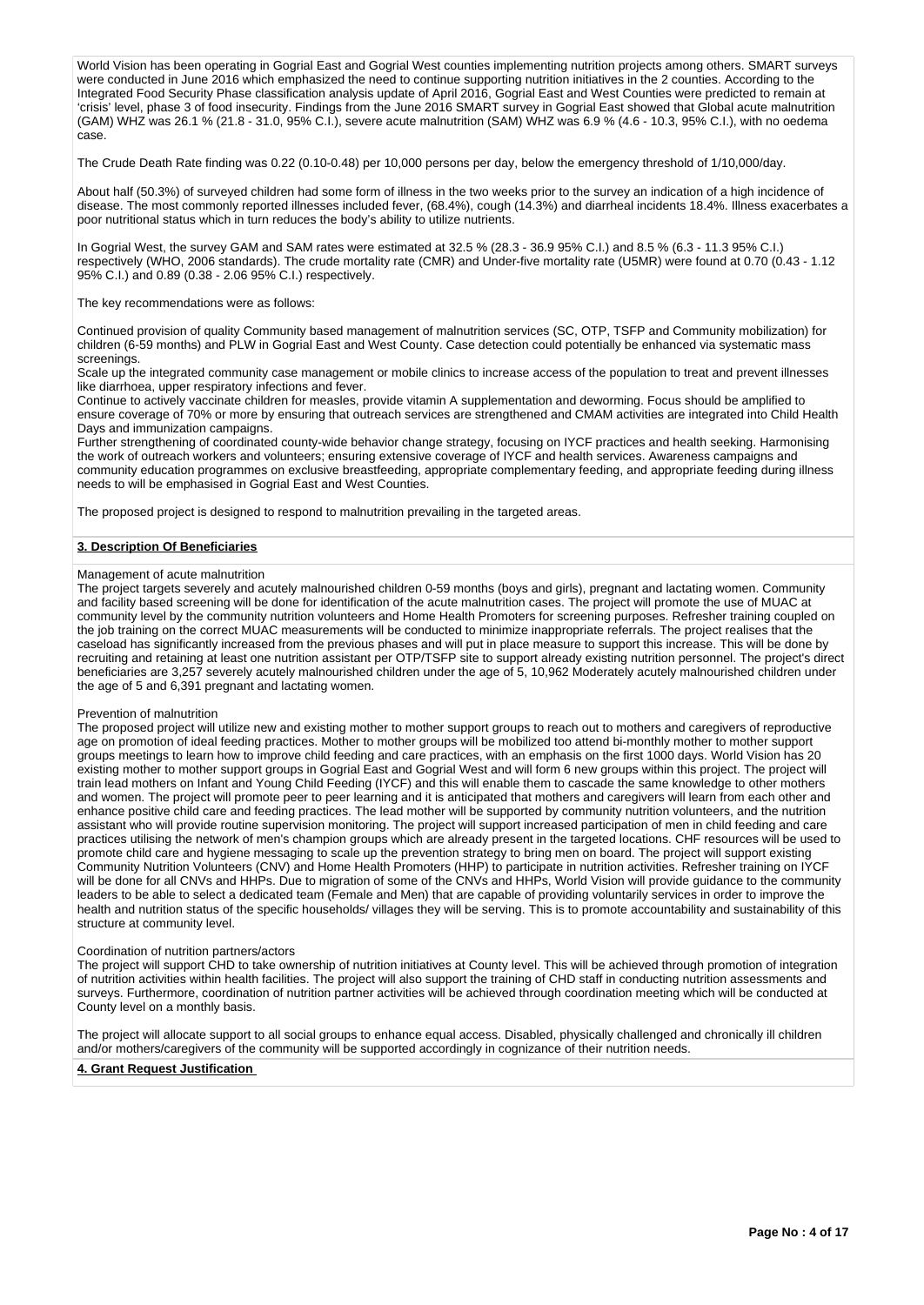World Vision is well positioned for the second allocation of CHF funding due to the following reasons:

Responding to the critical needs, delivering life- saving response among cases of acute malnutrition in priority areas of Gogrial East and Gogrial West in response to high rates of GAM rates above 15% highlights the critical food security and nutrition situation in both locations. This calls for treatment and prevention intervention. World Vision will both provide treatment of SAM and MAM, plus continue supporting and strengthening mother to mother support groups for continuity of the Infant and Young child feeding program. World Vision will continue working with the CHDs in the targeted counties to integrate nutrition activities into on-going activities within health facilities. CHF resources will be used to respond to the increased needs which now exist in the targeted location as reflected in the increased GAM rates noted in the 2016 SMART surveys for the target locations.

World Vision has a Zonal Office in Kuajok Town of Warrap State which will serve the project. This office will provide all the supervision, administrative and financial support to the proposed project. World Vision has offices in Gogrial East and Gogrial West as well as staff camping facilities to support the project. Since this project will support the work which World Vision has been doing, the organization has well established relations with the target communities, CHDs and SMoH to support quick project start up and provision of the much needed services. The project will utilize existing staff that have experience and are well knowledgeable of the target areas. The proposed project will support an increment in the number of nutrition assistants providing services at OTP/TSFP sites. The additional staff will be crucial in supporting nutrition services to the increased caseload as well as supporting scale up for outreaches services. World Vision has the logistical support required by the project which includes vehicles and motor cycles which will be fueled and maintained by the proposed project. Communication and internet infrastructure is available in both locations and project staff will be able to send reports and communicate timeously. The project will be managed by a highly experienced Nutrition project manager who will provide support to Nutrition coordinators who will be based at County level. The project manager will be supported by the WV Nutrition advisory team based in Juba who will provide technical back stopping to the project. A dedicated logistic team based in Kuajok in the field will support quick procurement of supplies and dispatch timely consignments, while the field to facilitate implementation.

World Vision is currently implementing the Health Pooled Fund project in the target locations which compliments the proposed project. The proposed project will leverage on the existing HPF funding to maximize benefits to the targeted population. Synergies will be created between the 2 project which to share available resources in the form of training materials and project resources. The proposed project will consider gender mainstreaming as an important aspect, ensuring that there is gender equity, that boys, girls, men and women are fully involved in the nutrition program, advocacy to include them in other project is key during implementation. Data collection will be segregated to allow analysis by gender to help inform better the trends, of malnutrition of different gender, hence been able to provide specific intervention to the more affected gender group.

#### **5. Complementarity**

World Vision has been implementing Nutrition interventions in Gogrial East and Gogrial West through its private funding. These funds are now limited and are not sufficient to serve the increased nutrition needs in these two counties. To this end, World Vision proposes to utilize CHF resources to continues supporting nutrition needs of the communities in the targeted counties. Essential nutrition supplies will be access from UNICEF through the existing Nutrition PCA. World Vision will access more supplies through the existing Field Level Agreement with WFP.

### **LOGICAL FRAMEWORK**

### **Overall project objective**

To contribute to the reduction global acute malnutrition among children 0-59 months and PLW in Gogrial East and Gogrial West.

| <b>NUTRITION</b>                                                                                                               |                                                                                                                   |                                 |
|--------------------------------------------------------------------------------------------------------------------------------|-------------------------------------------------------------------------------------------------------------------|---------------------------------|
| <b>Cluster objectives</b>                                                                                                      | <b>Strategic Response Plan (SRP) objectives</b>                                                                   | <b>Percentage of activities</b> |
| CO1: Deliver quality lifesaving management<br>of acute malnutrition for the most vulnerable<br>and at risk                     | HRP 2016 SO1: Save lives and alleviate<br>suffering through safe access to services and<br>resources with dignity | 40                              |
| CO2: Increased access to integrated<br>programmes preventing under-nutrition for<br>the most vulnerable and at risk            | HRP 2016 SO1: Save lives and alleviate<br>suffering through safe access to services and<br>resources with dignity | 40                              |
| CO3: Ensure enhanced needs analysis of<br>nutrition situation and robust monitoring and<br>effective coordination of responses | HRP 2016 SO2: Ensure communities are<br>protected, capable and prepared to cope with<br>significant threats       | <b>20</b>                       |

**Contribution to Cluster/Sector Objectives :** The project objective are similar to the cluster objectives. The project is designed to contribute to saving lives through promotion of identification of cases of malnutrition and referring them for treatment. Malnutrition is rampant in South Sudan and more so in the proposed counties of Gogrial East and West. World Vision proposes to scale up treatment of SAM and MAM while simultaneously supporting prevention of new SAM and MAM cases. Treatment will directly contribute to the objective of saving lives and reduced mortality and morbidity among children in the country.

#### **Outcome 1**

Increased, availability, access and utilization of quality acute malnutrition treatment services, for children 6-59 months, pregnant and lactating women.

## **Output 1.1**

## **Description**

Improved case identification and referrals of 3,257 SAM and 17,353 MAM cases for CMAM

## **Assumptions & Risks**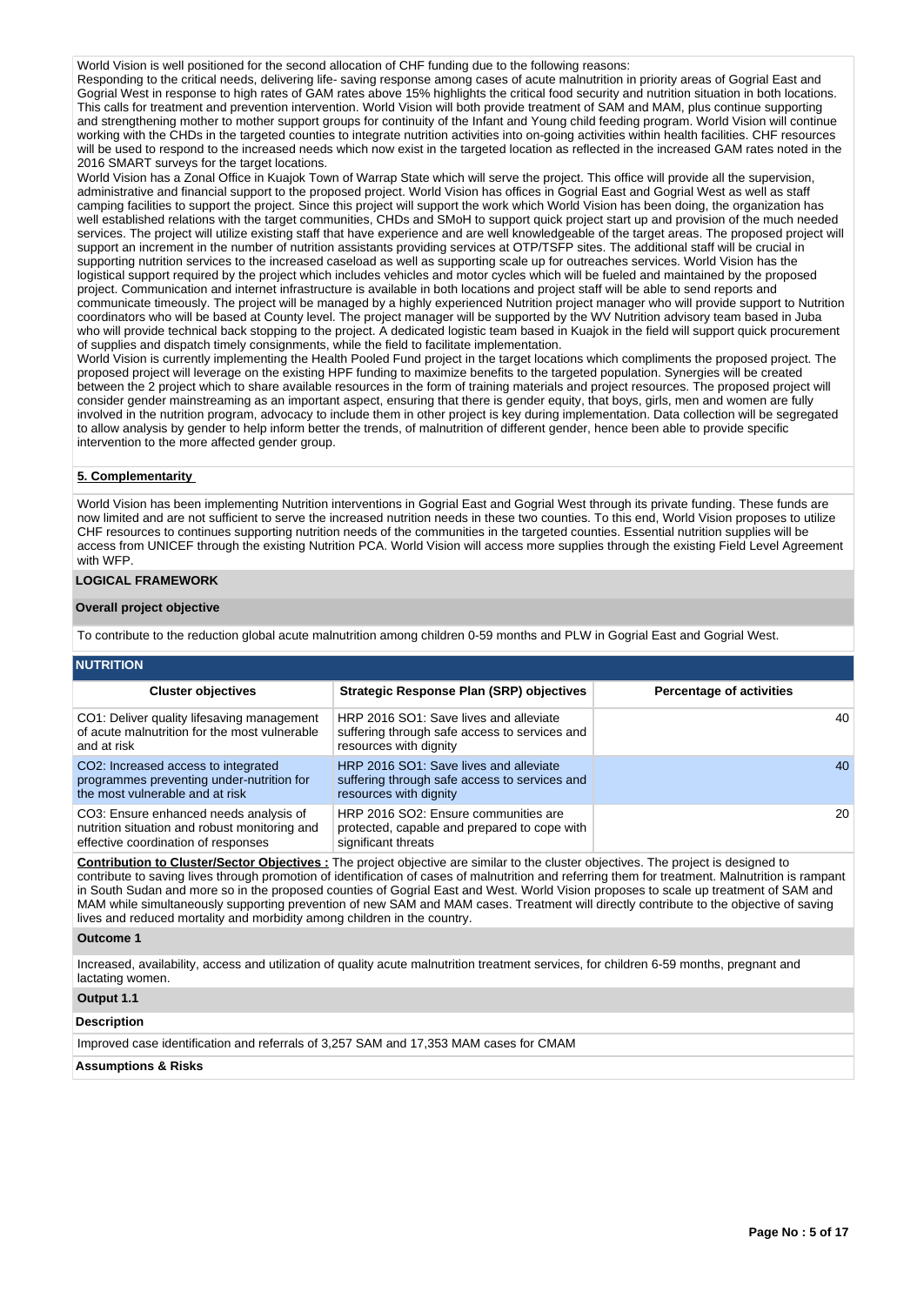# Assumptions

Mothers\\caregivers bring children 6-59 months for Vitamin A supplementation

Availability of Vitamin A

Trained health workers provide the supplements Access and security enable delivery of the service

Community Mobilization done

Funds are adequate to support the activities

# Risks

Lack of mothers\\caregivers participation Lack of Vitamin A Insufficient trained health workers Lack of funds to support mother support groups Insecurity

# **Activities**

# **Activity 1.1.1**

Conduct continuous screening of children 0-59 months and PLW in the community and health facilities

### **Activity 1.1.2**

Provide treatment for SAM and MAM of CU5 and PLWs as per the CMAM guidelines and refer SAM cases with medical complications to SC **Activity 1.1.3** 

Continuous follow up of defaulter cases and home visits for non respondent cases.

## **Activity 1.1.4**

Train CNVs and HHPs on techniques of screening, defaulter tracing and home visits

## **Activity 1.1.5**

Treat children with SAM with medical complications in 2 Stabilization centres

# **Indicators**

|                                                                                                                 |                                                                                                                                                         |                                                                                                                                     | <b>End cycle beneficiaries</b> |              |           |              | <b>End</b><br>cycle |
|-----------------------------------------------------------------------------------------------------------------|---------------------------------------------------------------------------------------------------------------------------------------------------------|-------------------------------------------------------------------------------------------------------------------------------------|--------------------------------|--------------|-----------|--------------|---------------------|
| Code                                                                                                            | <b>Cluster</b>                                                                                                                                          | <b>Indicator</b>                                                                                                                    | <b>Men</b>                     | <b>Women</b> | Boys      | <b>Girls</b> | <b>Target</b>       |
| Indicator 1.1.1                                                                                                 | <b>NUTRITION</b>                                                                                                                                        | Frontline services # Children (under-5) admitted<br>for the treatment of Moderate Acute Malnutrition<br>(MAM)                       |                                |              | 5,26<br>2 | 5,70<br>0    | 10,962              |
|                                                                                                                 | Means of Verification: Monthly reports/weekly reports/Cluster reports/                                                                                  |                                                                                                                                     |                                |              |           |              |                     |
| Indicator 1.1.2                                                                                                 | <b>NUTRITION</b>                                                                                                                                        | Frontline services # PLWs with acute malnutrition<br>newly admitted for treatment                                                   |                                | 6,391        |           |              | 6,391               |
|                                                                                                                 | <b>Means of Verification:</b> Project reports,<br>SC records and data treatment sheets                                                                  |                                                                                                                                     |                                |              |           |              |                     |
| Indicator 1.1.3                                                                                                 | <b>NUTRITION</b>                                                                                                                                        | Frontline services # of children (under-5) admitted<br>for the treatment of SAM                                                     |                                |              | 1,59<br>0 | 1,62<br>4    | 3,214               |
| Quarterly reports                                                                                               | <b>Means of Verification:</b> Project reports                                                                                                           |                                                                                                                                     |                                |              |           |              |                     |
| Output 1.2                                                                                                      |                                                                                                                                                         |                                                                                                                                     |                                |              |           |              |                     |
| <b>Description</b>                                                                                              |                                                                                                                                                         |                                                                                                                                     |                                |              |           |              |                     |
| 6.391 PLW.                                                                                                      |                                                                                                                                                         | Improved coverage of service delivery points for treatment of acute malnutrition for 3,257 SAM and 10,962 MAM Children under 5, and |                                |              |           |              |                     |
| <b>Assumptions &amp; Risks</b>                                                                                  |                                                                                                                                                         |                                                                                                                                     |                                |              |           |              |                     |
| Assumptions<br>Security situation improved                                                                      | Supplies are adequate and prepositioned timely<br>Accessibility is allowable for activities to continue<br>Funds are adequate to support the activities |                                                                                                                                     |                                |              |           |              |                     |
| <b>Risks</b><br>Heightened insecurity, no access<br>Supplies looted, or no access to preposition<br>Funds delay |                                                                                                                                                         |                                                                                                                                     |                                |              |           |              |                     |
| <b>Activities</b>                                                                                               |                                                                                                                                                         |                                                                                                                                     |                                |              |           |              |                     |
| Activity 1.2.1                                                                                                  |                                                                                                                                                         |                                                                                                                                     |                                |              |           |              |                     |
|                                                                                                                 |                                                                                                                                                         | Procurement, prepositining and provision of MAM and SAM supplies to all OTP and TSFP sites                                          |                                |              |           |              |                     |
| Activity 1.2.2                                                                                                  |                                                                                                                                                         |                                                                                                                                     |                                |              |           |              |                     |
|                                                                                                                 | Train 30 CHD and WV staff on CMAM                                                                                                                       |                                                                                                                                     |                                |              |           |              |                     |
| Activity 1.2.3                                                                                                  |                                                                                                                                                         |                                                                                                                                     |                                |              |           |              |                     |
|                                                                                                                 |                                                                                                                                                         | Conduct mass community mobilisation, sensitization, and screening campign                                                           |                                |              |           |              |                     |

**Indicators**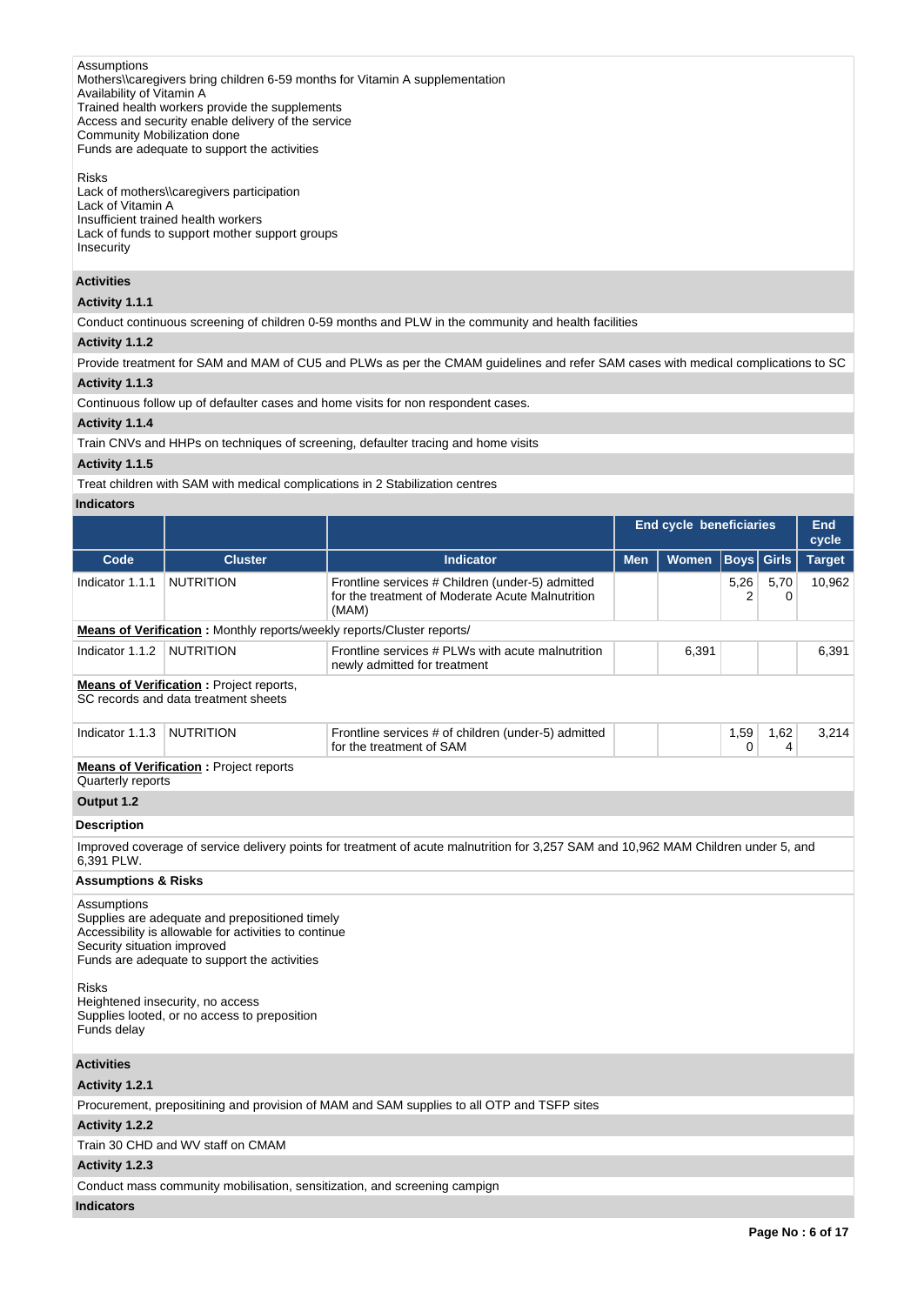|                                |                                                                                 |                                                                                                                        | <b>End cycle beneficiaries</b> |                         |                   | <b>End</b><br>cycle |                        |
|--------------------------------|---------------------------------------------------------------------------------|------------------------------------------------------------------------------------------------------------------------|--------------------------------|-------------------------|-------------------|---------------------|------------------------|
| Code                           | <b>Cluster</b>                                                                  | <b>Indicator</b>                                                                                                       | <b>Men</b>                     | Women                   | <b>Boys</b> Girls |                     | <b>Target</b>          |
| Indicator 1.2.1                | <b>NUTRITION</b>                                                                | Frontline services # of nutrition sites - No of TSFP<br>sites established/maintained supported (new and<br>existing)   |                                |                         |                   |                     | 27                     |
|                                | Means of Verification: Monthly reports/ Weekly reports/\cluster reports         |                                                                                                                        |                                |                         |                   |                     |                        |
| Indicator 1.2.2                | <b>NUTRITION</b>                                                                | Frontline services # of nutrition sites - No of OTP<br>sites (new and existing)                                        |                                |                         |                   |                     | 27                     |
|                                | <b>Means of Verification:</b> Weekly reports, Monthly reports, Progress reports |                                                                                                                        |                                |                         |                   |                     |                        |
| Indicator 1.2.3                | <b>NUTRITION</b>                                                                | Frontline services # of nutrition sites - No of<br>stabilisation centres supported (new and existing)                  |                                |                         |                   |                     | 2                      |
| <b>Means of Verification:</b>  |                                                                                 |                                                                                                                        |                                |                         |                   |                     |                        |
| <b>Outcome 2</b>               |                                                                                 |                                                                                                                        |                                |                         |                   |                     |                        |
|                                |                                                                                 | Strengthen and support prevention of malnutrition among boys and girls aged 0-59 months, pregnant and lactating women. |                                |                         |                   |                     |                        |
| Output 2.1                     |                                                                                 |                                                                                                                        |                                |                         |                   |                     |                        |
| <b>Description</b>             |                                                                                 |                                                                                                                        |                                |                         |                   |                     |                        |
|                                |                                                                                 | Increased coverage of Vitamin A supplementation among children below the age of five                                   |                                |                         |                   |                     |                        |
| <b>Assumptions &amp; Risks</b> |                                                                                 |                                                                                                                        |                                |                         |                   |                     |                        |
|                                |                                                                                 |                                                                                                                        |                                |                         |                   |                     |                        |
| <b>Activities</b>              |                                                                                 |                                                                                                                        |                                |                         |                   |                     |                        |
| Activity 2.1.1                 |                                                                                 |                                                                                                                        |                                |                         |                   |                     |                        |
|                                | Provide Vit A supplements for National Immunization Days (NID)                  |                                                                                                                        |                                |                         |                   |                     |                        |
| Activity 2.1.2                 |                                                                                 |                                                                                                                        |                                |                         |                   |                     |                        |
|                                |                                                                                 | Support 2 NIDs (Training of HHPs, planning, monitoring) in Gogrial East and West                                       |                                |                         |                   |                     |                        |
| <b>Indicators</b>              |                                                                                 |                                                                                                                        |                                |                         |                   |                     |                        |
|                                |                                                                                 |                                                                                                                        |                                | End cycle beneficiaries |                   |                     | <b>End</b>             |
| Code                           | <b>Cluster</b>                                                                  | <b>Indicator</b>                                                                                                       | <b>Men</b>                     | Women                   | <b>Boys</b> Girls |                     | cycle<br><b>Target</b> |
| Indicator 2.1.1                | <b>NUTRITION</b>                                                                | Frontline services # of children (under -5)<br>supplemented with Vitamin A                                             |                                |                         |                   | 7,21<br>9           | 14,219                 |
|                                | <b>Means of Verification:</b> Project reports                                   |                                                                                                                        |                                |                         | 0                 |                     |                        |
| Outcome 3                      |                                                                                 |                                                                                                                        |                                |                         |                   |                     |                        |
|                                |                                                                                 | Ensure enhanced needs analysis of nutrition situation and enhanced monitoring and coordination of response             |                                |                         |                   |                     |                        |
| Output 3.1                     |                                                                                 |                                                                                                                        |                                |                         |                   |                     |                        |
| <b>Description</b>             |                                                                                 |                                                                                                                        |                                |                         |                   |                     |                        |
|                                | Improved coordination among nutrition actors                                    |                                                                                                                        |                                |                         |                   |                     |                        |
| <b>Assumptions &amp; Risks</b> |                                                                                 |                                                                                                                        |                                |                         |                   |                     |                        |
|                                |                                                                                 |                                                                                                                        |                                |                         |                   |                     |                        |
| <b>Activities</b>              |                                                                                 |                                                                                                                        |                                |                         |                   |                     |                        |
| Activity 3.1.1                 |                                                                                 |                                                                                                                        |                                |                         |                   |                     |                        |
|                                |                                                                                 | County nutrition quarterly review meetings in Gogrial East and Gogrial West                                            |                                |                         |                   |                     |                        |
| Activity 3.1.2                 |                                                                                 |                                                                                                                        |                                |                         |                   |                     |                        |
|                                |                                                                                 | Monthly coordination meetings between local leadership, CHD and nutrition actors                                       |                                |                         |                   |                     |                        |
| Activity 3.1.3                 |                                                                                 |                                                                                                                        |                                |                         |                   |                     |                        |
|                                |                                                                                 | Monthly reports compiled and shared with partners for nutrition situation monitoring and program performance.          |                                |                         |                   |                     |                        |
| Activity 3.1.4                 |                                                                                 |                                                                                                                        |                                |                         |                   |                     |                        |
|                                | Train 20 SMoH and CHD staff on nutrition assessments                            |                                                                                                                        |                                |                         |                   |                     |                        |
| Activity 3.1.5                 |                                                                                 |                                                                                                                        |                                |                         |                   |                     |                        |
|                                |                                                                                 | Quarterly technical and monitoring support visits by the Juba based Nutrition advisory team and the CHD.               |                                |                         |                   |                     |                        |
| Activity 3.1.6                 |                                                                                 |                                                                                                                        |                                |                         |                   |                     |                        |
|                                | Monthly supportive supervision to all SC, OTP and TSFP sites                    |                                                                                                                        |                                |                         |                   |                     |                        |
| <b>Indicators</b>              |                                                                                 |                                                                                                                        |                                |                         |                   |                     |                        |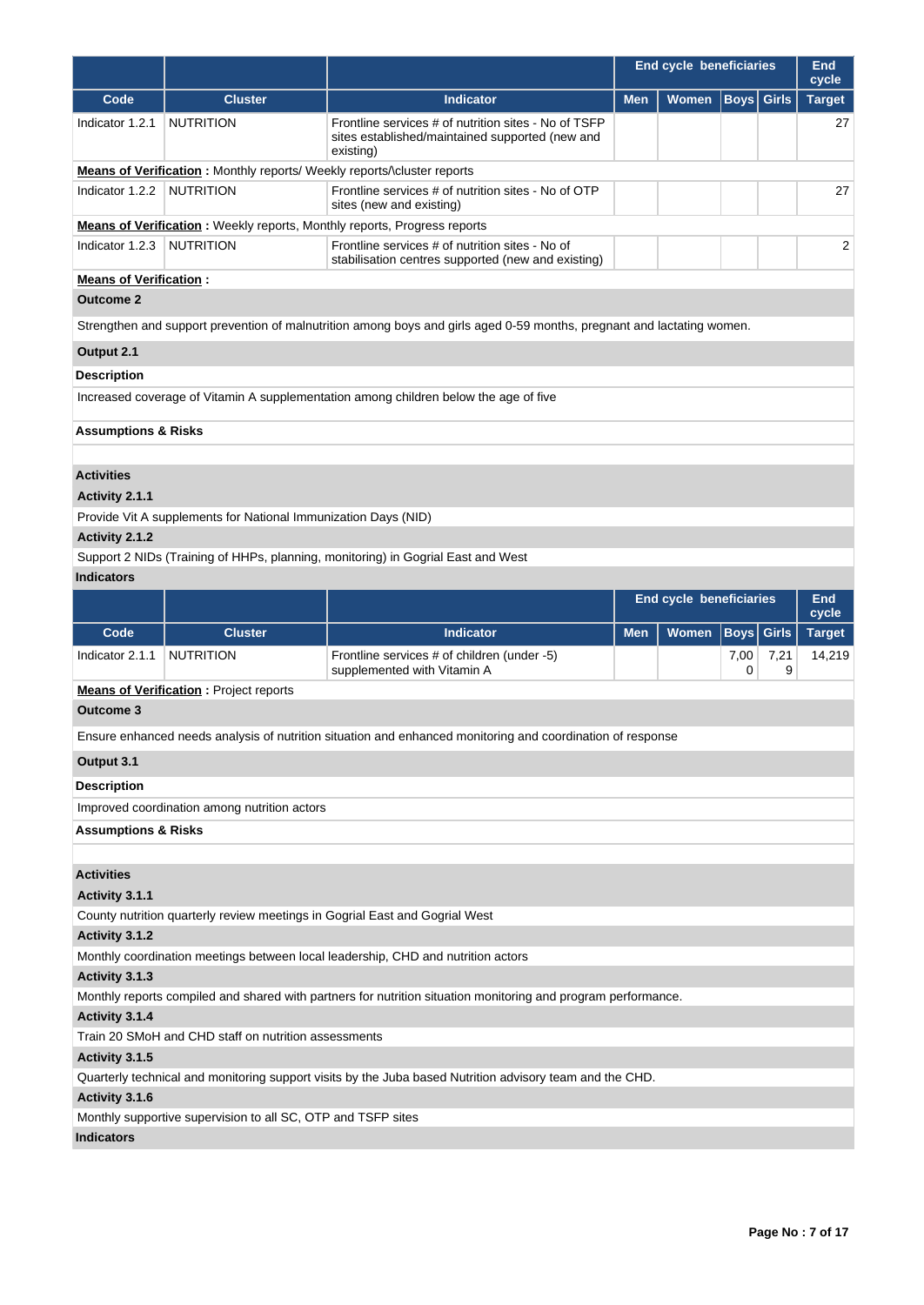|                                                                                  |                |                                                                             |            | <b>End cycle beneficiaries</b> |  |  | End<br>cycle  |  |
|----------------------------------------------------------------------------------|----------------|-----------------------------------------------------------------------------|------------|--------------------------------|--|--|---------------|--|
| Code                                                                             | <b>Cluster</b> | <b>Indicator</b>                                                            | <b>Men</b> | Women   Boys   Girls           |  |  | <b>Target</b> |  |
| Indicator 3.1.1                                                                  | NUTRITION      | Core pipeline # of joint monitoring missions to the<br>implementation sites |            |                                |  |  | 4             |  |
| <b>Means of Verification:</b> Weekly reports, Monthly reports, Quarterly reports |                |                                                                             |            |                                |  |  |               |  |
| <b>Additional Targets:</b>                                                       |                |                                                                             |            |                                |  |  |               |  |

#### **M & R**

## **Monitoring & Reporting plan**

## Monitoring and reporting:

In order to keep track of the project outputs and make sure that the project is meeting its intended goals, World Vision will put in place monitoring systems using a participatory monitoring and evaluation approach between WVSS and the beneficiary communities, households and Government to foster a greater sense of ownership.

Monitoring tools will be used to ensure that documentation and reporting is timely and representative throughout the life of the project. Once the project is approved, the Quality Assurance team, the Project Manager and the Nutrition sector advisor will jointly complete the Monitoring and evaluation framework, and will identify tools to be used for collecting data for each of the respective indicators. The data sources, roles and responsibility and frequency of data collection will also be established. The following mechanisms will be used to monitor the project:

## Evidence based field monitoring:

Regular monitoring of the SC and OTP sites will ensure correct data collection that will reflect the actual situation of the sites. Monitoring staff will make regular visits to project sites and ensure timely and appropriate follow-up of problems identified during monitoring. The regular field supervision will also help ensure protocols and criteria are strictly adhered to and that activities are correctly documented. These onsite activity monitoring will be conducted by the Monitoring Officers under the supervision of the Zonal Quality Assurance Coordinator. Evidence-based monitoring findings from this project will be considered as inputs to improve programme design and implementation.

#### Output Monitoring:

The project output indicators will be tracked on monthly basis using an indicator tracking table (ITT). Any deviation from the agreed outputs and activities will be discussed. The purpose will be to ensure that the overall objectives for the project are met. WVSS Quality Assurance staff will provide regular guidance and monitoring of the project progress to ensure standards of project implementation and CHF resources are used effectively.

Besides, the project will also use the Nutrition online database to document the number of children who received treatment in the OTPs and SC which will also facilitate sharing of this information with all stakeholders.

### Outcome Monitoring:

Quantitative as well as qualitative data will be collected to measure the outcome level indicators. Story gathering will be an on-going process that will run throughout the project life and final selection and verification of the success story will take place in the last months of the project.

#### Reflection and Learning:

To check on effectiveness, appropriateness and quality of the project, a mini-learning event will be conducted in the last month of the project implementation to help inform future programme design. Besides, World Vision will organize County level review meetings as needed to identify gaps in the management of the project implementation as well as to ensure proper coordination and timely implementation of the activities proposed which will contribute to achieving the intended outputs.

#### Regular reporting:

Monthly project progress narrative reports as well as an end of project report will be produced and shared with CHF and other concerned parties. Outcome and output level indicators and targets will form the foundation for the monthly and end of project narrative reports that will be populated with quantitative and qualitative data collected by the project staff. The monthly reports will be analyzed and used by the Project Manager to track progress and make programmatic decisions.

The Quality Assurance Unit will also produce monthly monitoring reports that will reveal any variance against targets. The findings will be shared with the donor and used internally to improve operational practices.

I

# **Workplan**

| Activitydescription                                                                                                    | Year | $\blacktriangleleft$ | $\overline{2}$ | -3 | 4 | $\overline{5}$ | $6 \mid 7 \mid 8 \mid$ |    |    | 9   10   11   12 |                         |
|------------------------------------------------------------------------------------------------------------------------|------|----------------------|----------------|----|---|----------------|------------------------|----|----|------------------|-------------------------|
| Activity 1.1.1: Conduct continuous screening of children 0-59 months and PLW in<br>the community and health facilities | 2016 |                      |                |    |   |                |                        | X. | X. | X                | ΙX                      |
|                                                                                                                        | 2017 | X.                   | ΙX             |    |   |                |                        |    |    |                  |                         |
| Activity 1.1.2: Provide treatment for SAM and MAM of CU5 and PLWs as per the                                           |      |                      |                |    |   |                |                        | X  | X. | ΙX.              | $\mathsf{I} \mathsf{X}$ |
| CMAM quidelines and refer SAM cases with medical complications to SC                                                   | 2017 | X.                   | <b>X</b>       |    |   |                |                        |    |    |                  |                         |
| Activity 1.1.3: Continuous follow up of defaulter cases and home visits for non<br>respondent cases.                   |      |                      |                |    |   |                |                        | X. | X. | X                | $\mathsf{I} \mathsf{X}$ |
|                                                                                                                        | 2017 | X.                   | X              |    |   |                |                        |    |    |                  |                         |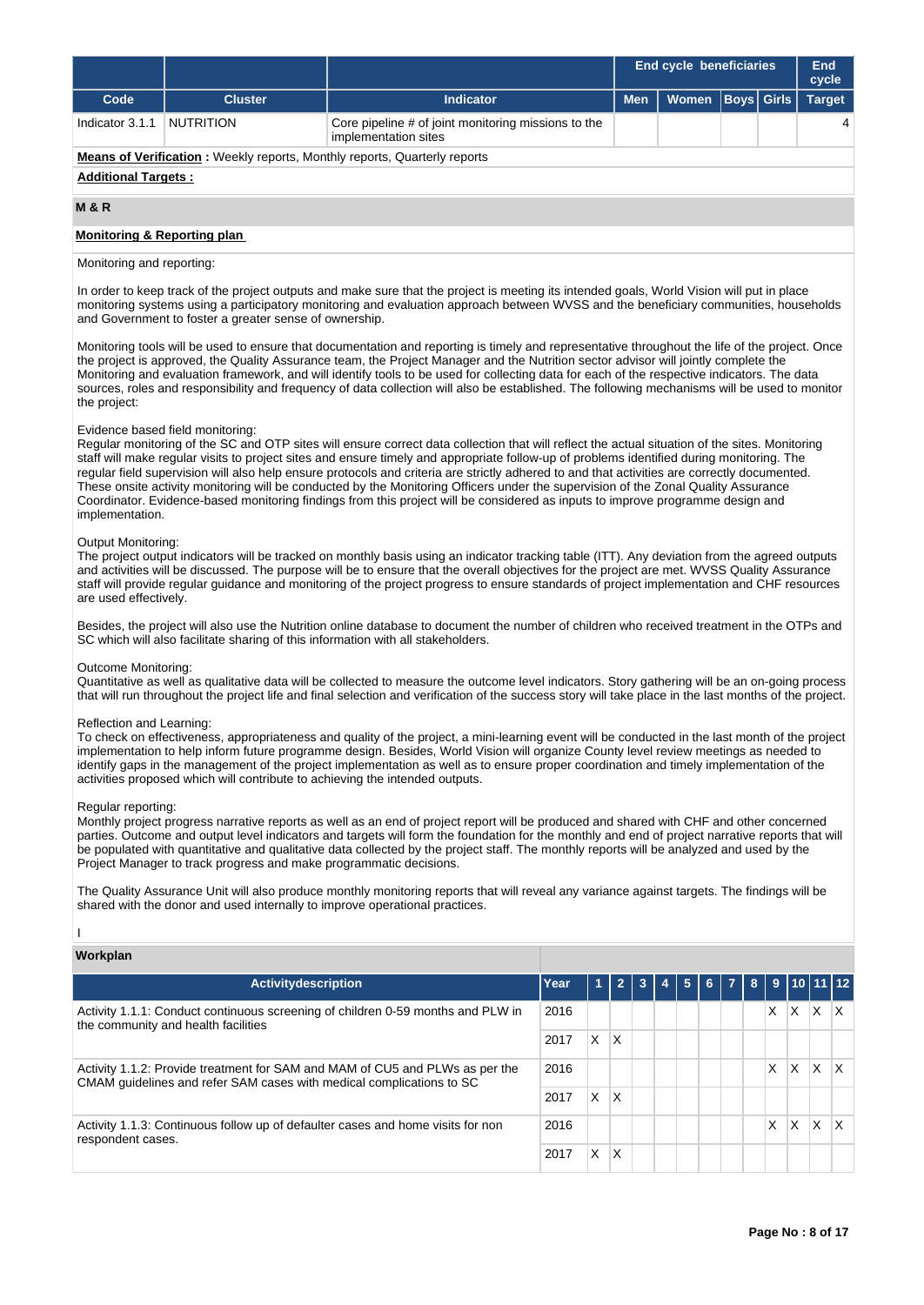| Activity 1.1.4: Train CNVs and HHPs on techniques of screening, defaulter tracing<br>and home visits                             | 2016<br>2017 |          |              |  | X  | ΙX |              |                         |
|----------------------------------------------------------------------------------------------------------------------------------|--------------|----------|--------------|--|----|----|--------------|-------------------------|
| Activity 1.1.5: Treat children with SAM with medical complications in 2 Stabilization                                            | 2016         |          |              |  |    |    |              |                         |
| centres                                                                                                                          | 2017         |          |              |  |    |    |              |                         |
| Activity 1.2.1: Procurement, prepositining and provision of MAM and SAM supplies<br>to all OTP and TSFP sites                    | 2016         |          |              |  | X  |    | X            |                         |
|                                                                                                                                  | 2017         | X        |              |  |    |    |              |                         |
| Activity 1.2.2: Train 30 CHD and WV staff on CMAM                                                                                | 2016         |          |              |  |    | X  |              |                         |
|                                                                                                                                  | 2017         |          |              |  |    |    |              |                         |
| Activity 1.2.3: Conduct mass community mobilisation, sensitization, and screening<br>campign                                     | 2016         |          |              |  | X. | X. | ΙX.          | İΧ                      |
|                                                                                                                                  | 2017         | X.       | ΙX.          |  |    |    |              |                         |
| Activity 2.1.1: Provide Vit A supplements for National Immunization Days (NID)                                                   | 2016         |          |              |  |    | X  |              |                         |
|                                                                                                                                  | 2017         | X        |              |  |    |    |              |                         |
| Activity 2.1.2: Support 2 NIDs (Training of HHPs, planning, monitoring) in Gogrial<br><b>East and West</b>                       | 2016         |          |              |  |    | X  |              |                         |
|                                                                                                                                  | 2017         | X        |              |  |    |    |              |                         |
| Activity 3.1.1: County nutrition quarterly review meetings in Gogrial East and<br>2016<br>Gogrial West                           |              |          |              |  |    |    | X            |                         |
|                                                                                                                                  | 2017         |          | X            |  |    |    |              |                         |
| Activity 3.1.2: Monthly coordination meetings between local leadership, CHD and<br>nutrition actors                              | 2016         |          |              |  | X. | X. | $X$ $X$      |                         |
|                                                                                                                                  | 2017         | X        | ΙX           |  |    |    |              |                         |
| Activity 3.1.3: Monthly reports compiled and shared with partners for nutrition<br>situation monitoring and program performance. | 2016         |          |              |  | X. | X. | <b>X</b>     | $\mathsf{I} \mathsf{X}$ |
|                                                                                                                                  | 2017         | $\times$ | $\mathsf{X}$ |  |    |    |              |                         |
| Activity 3.1.4: Train 20 SMoH and CHD staff on nutrition assessments                                                             | 2016         |          |              |  |    |    |              | X                       |
|                                                                                                                                  | 2017         | Χ        |              |  |    |    |              |                         |
| Activity 3.1.5: Quarterly technical and monitoring support visits by the Juba based<br>Nutrition advisory team and the CHD.      | 2016         |          |              |  |    | X  |              |                         |
|                                                                                                                                  |              |          |              |  |    |    |              |                         |
| Activity 3.1.6: Monthly supportive supervision to all SC, OTP and TSFP sites                                                     | 2016         |          |              |  | X. | X. | $\mathsf{X}$ | $\mathsf{X}$            |
|                                                                                                                                  | 2017         | X        | ΙX.          |  |    |    |              |                         |
| <b>OTHER INFO</b>                                                                                                                |              |          |              |  |    |    |              |                         |
| <b>Accountability to Affected Populations</b>                                                                                    |              |          |              |  |    |    |              |                         |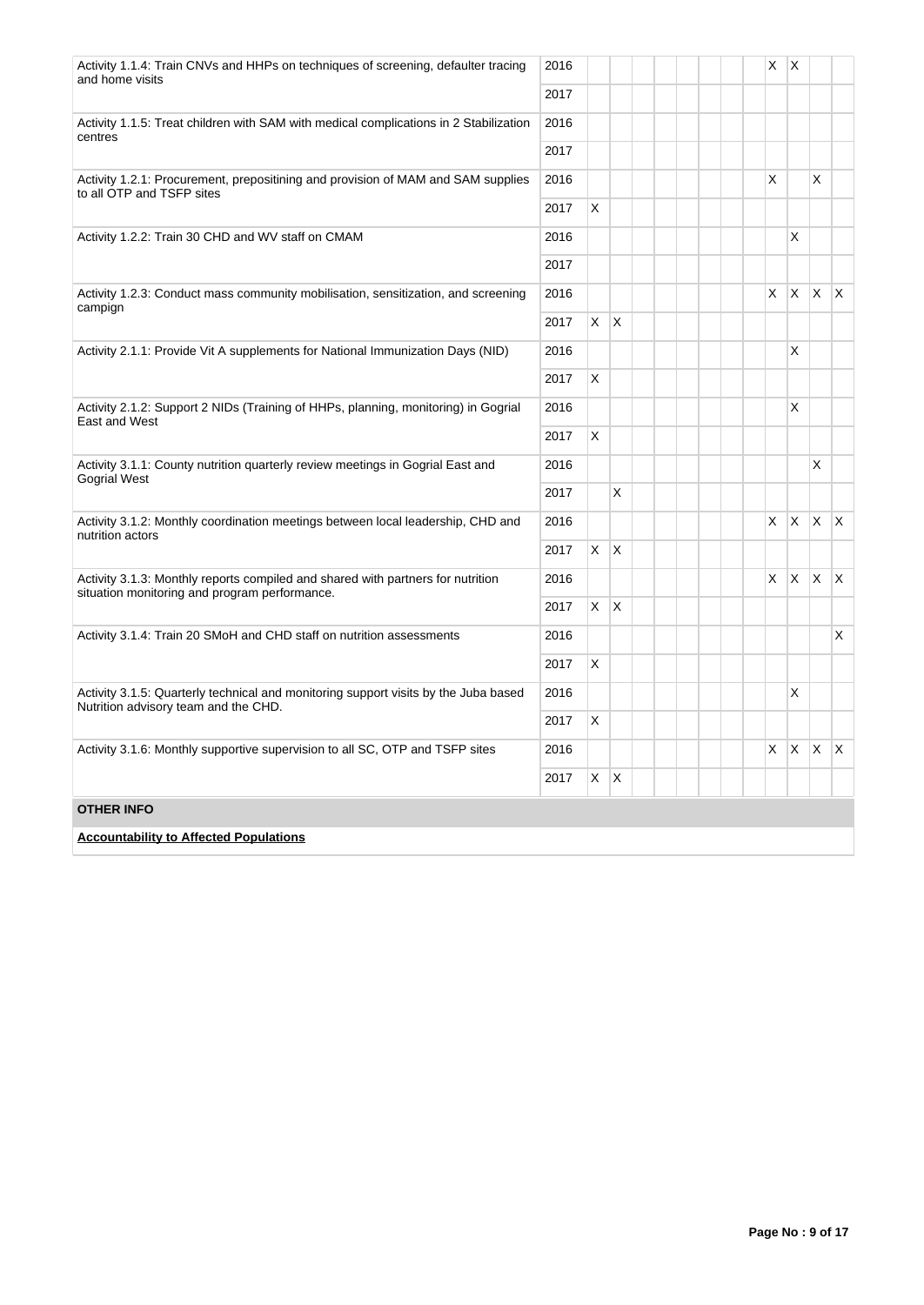Gender: The project will conduct continuous assessments which will investigate gender specific differences and needs in the prevention and treatment of acute malnutrition. Information collected from assessments and performance reports will be disaggregated by gender, so as to identify any unique needs to the gender. The project teams will be trained on gender mainstreaming and this training will enable the team to identify specific needs of gender groups with regards to promotion of treatment and prevention of acute malnutrition. Specific measures shall therefore be taken to promote active involvement of women and children in planning and design to ensure that the project is appropriate to their own needs and priorities. In addition, the nutrition interventions specifically targets children under 5 and Pregnant and Lactating women. The project will support the participation of socially excluded groups including people living with disabilities, households with chronically ill and elderly members to ensure that MAM and SAM cases in these households are reached with nutrition services. Project staff will be sure to seek out physically challenged members of the communities to work against challenges in accessing nutrition centers and participation in project activities.

Advocacy: The proposed project will build the capacity of communities to advocate for the expressed needs of the community and the most vulnerable. In order to improve the nutrition situation as well as security situation faced by the communities, greater efforts must be made to advocate for infrastructure development and safety of these communities especially for women, and children. Advocacy efforts will be made to enhance assistance from the Warrap state government to support development of health and nutrition basic services and social infrastructure. World Vision Sudan Policy and Advocacy Officer based in Juba along with greater policy networks will work closely with project staff to support community needs. Project staff humanitarian accountability standards will also support transparency of programming while making efforts to increase the influence of and representation of citizens (including children) at local, regional, and national levels.

HIV & AIDS: HIV AIDS remains an aggravating factor for malnutrition and beneficiaries from the nutrition program will be directly linked to existing HIV services at the clinics and referral hospitals which include awareness raising, voluntary counseling and testing care and support for PLWHA.

Environment: The proposed project will work to enhance sustainability, including environmental sustainability, of project impact and service delivery. Activities will support proper disposal of supplies refuse and keen attention to location and sustainability so that the environment is conserved. The techniques promoted will result in environmental enhancement and sustainable use of resources

The project will setup Humanitarian accountability systems which will be used for feedback and complaints handling. Consultations will be done during project inception to determine the method through which the community prefers for dissemination of project information. The project will provide information through preferred means on entitlements of project beneficiaries, treatment guidelines, partners and how to give feedback and/or complaints. Complaints and feedback mechanisms will be established in the community as well as at health facilities. The project will keep feedback and complaint registers which will be reviewed on a fortnightly basis and the issues raised addressed.

### **Implementation Plan**

The WV Greater Bahr el Ghazal Zonal Office in Kuajok will support the project team to ensure timely start-up and implementation, leverage existing strong working relationships with SMoH, ensure timely monthly reporting, and provide logistics/procurement support for necessary nutrition supplies. WV's Zonal Quality Assurance Officer and Zonal Program Development & Management Officer will also support the project team to ensure effective tracking of project activities, key indicators, timely reporting, and donor compliance for the project. Additional technical oversight will also be provided by the WV National Health and Nutrition Sector Specialist (MD, MPH) and the WV Health & Nutrition Sector Coordinator.

WV's health and nutrition team has wide-ranging experience in health and nutrition systems strengthening including the training of nutrition managers and frontline staff on the utilization of NIS tools, the interpretation and analysis of nutrition data, as well as supporting periodic data quality audits. The team will also focus on strengthening the technical capacity of the local health and nutrition workforce by providing training to health facility workers (doctors, nurses etc.) on nutrition as an integral part of the health delivery system as well as on infant and young child feeding. Additional emphasis will be put on strengthening the capacity of CHD and hospital management to plan, implement and monitor nutrition programming

The project will be managed by a Nutrition Project Manager based in Gogrial West who will oversee the day to day operation of the project. The project manager will develop monthly detailed work plans and share with field teams for guidance. The project manager will take the lead in reporting project progress while also interacting with SMoH and the Nutrition Cluster at State level.

Nutrition Field Coordinators will lead implementation of activities at County level in collaboration with other Nutrition actors and the CHD. This position will be responsible for coordination and ensuring that nutrition supplies are available within the county in sufficient quantities as informed by the caseloads calculation. The coordinator will provide support supervision to Nutrition Assistants and health facility staff providing front line services to communities

Nutrition Assistants will be based at the TSFP/OTP sites and stabilisation centre conducting active and passive case finding. They will work with Community Nutrition Volunteers and Home Health Promoter who will provide the same services at community level.

#### **Coordination with other Organizations in project area**

| Name of the organization                                                  | Areas/activities of collaboration and rationale |  |  |  |  |  |  |
|---------------------------------------------------------------------------|-------------------------------------------------|--|--|--|--|--|--|
|                                                                           |                                                 |  |  |  |  |  |  |
| <b>Environment Marker Of The Project</b>                                  |                                                 |  |  |  |  |  |  |
| A: Neutral Impact on environment with No mitigation                       |                                                 |  |  |  |  |  |  |
| <b>Gender Marker Of The Project</b>                                       |                                                 |  |  |  |  |  |  |
| 2a-The project is designed to contribute significantly to gender equality |                                                 |  |  |  |  |  |  |
| <b>Justify Chosen Gender Marker Code</b>                                  |                                                 |  |  |  |  |  |  |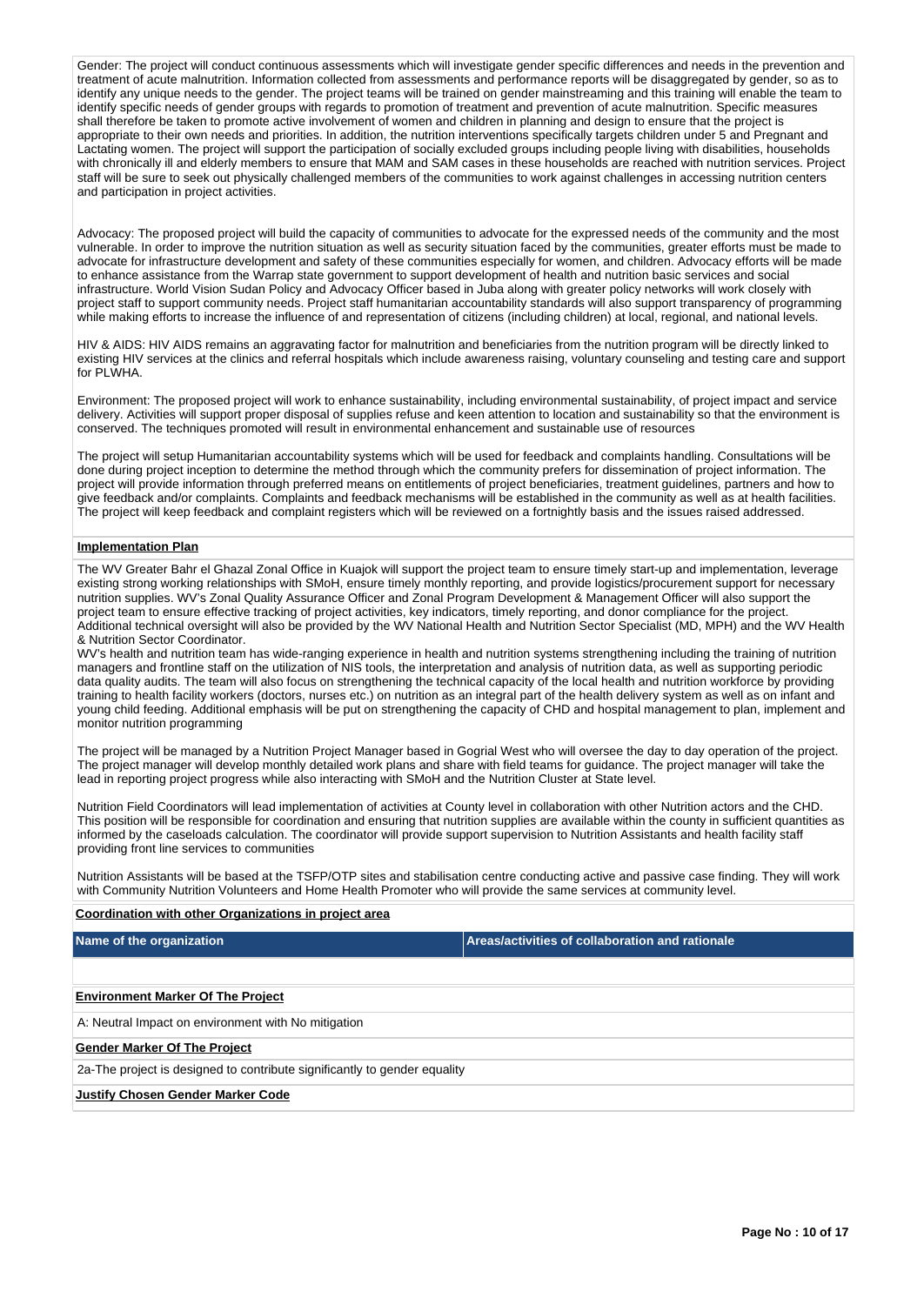The proposed project will encourage the participation of women, boys, girls and men in the project as follows: active and passive case finding among all children aged 6-59 months (boys and girls), women (pregnant and lactating), strengthening and maintaining referral systems to nutrition feeding sites for treatment. The project will conduct health education sessions targeting mothers/caregivers, men, and systems to nutrition feeding sites for treatment. The project will conduct health other groups. Prevention and treatment of malnutrition. The Infant and Young Child Feeding program will involve both women and men, through mother support care groups that are already in place in new groups to be formed. World Vision will coordinate with food security implementing partners, where men are most involved, to integrate nutrition messages with food security information. A nutrition assessment (anthropometric and mortality SMART survey) will be undertaken to capture children aged 6-59 months (boys and girls). Survey methodology will ensure that all households within the cluster are given equal chances for participation, in this way all family members (boys, girls, women, and men) are included, especially during the demographic and mortality section of the survey.

The elderly population (Female and Male), especially those taking care of the orphans, will be given priority and more time will be dedicated to listen to difficulties they are going through while taking care of the children. Linking the elderly (Female and Male) that need extra health care and social support will be done through coordinating with other partners who support the elderly. If the needs of these caretakers are covered, it is expected that the growth and development of the children will be better, compared to when they are unable to support them. The community elders are considered role models in many communities, hence this group will play a key role in educating, sharing, and influencing the young mothers on Infant and Young child feeding practices as well as best child care practices.

### **Protection Mainstreaming**

Protection mainstreaming is a priority in World Vision throughout the project cycle to respond to the protections needs of the beneficiaries and promote their dignity, integrity and beneficiary security. Field Staff shall be oriented and trained on Do No Harm principles and the negative impacts of not practicing these principles at field level to minimize harm that might be unintentionally caused by project activities and create or further increase tension among beneficiaries. The project team will ensure that proposed locations for project activities are free from possible risks and threats there by increasing safe access by all beneficiaries including women and children who can be vulnerable. They can also be subjected to risk of gender based violence if the project does not consider protection mainstreaming. Such unintended consequences shall be minimized through meaningful access or equitable serving of beneficiaries. This shall be emphasized by the project team among the team members, partners and the beneficiaries. The project's community component will include men and promote messages that increase their participation and ownership of family nutrition as well as gender based violence. Extremely vulnerable or marginalized groups will be prioritized, child headed households, elderly and people with disability, through support from the community leaders and other protection actors operating in the selected locations. Furthermore, meeting locations shall be adapted to reduce the distance and to ensure that these most vulnerable/marginalized have access and distances are reasonable.

Protection sensitization sessions shall be conducted in partnership with other protection actors in the locations particularly during community outreach. During such platforms beneficiaries shall be made aware of some their rights such as right to be served with dignity , right to aid, right to information, right to give feedback , right to participation through during any engagements and through committee representatives. Simple participatory and learning tools shall be adapted and translated so that the beneficiaries can access the information in a simple and user friendly manner. Existing community notice boards shall be used where they exist to stick useful protection information so that beneficiaries are empowered. Where protection committees exist such structures shall be used to strengthen the protection capacities at individual and community level.

### **Country Specific Information**

#### **Safety and Security**

World Vision has a security strategy in South Sudan which is continuously updated to match the prevailing context. The Juba based security Manager is supported by security focal persons based in each of the World Vision's operational states. The security focal persons collect security related information and share with management for real time decision making.

Staff security training: World Vision staff go through security training as part of recruitment process and this increases capacity of staff to respond to security incidents. The security training focuses on key strategies of deescalating potential security incidents as well as immediate first aid provision in the event of injuries. While in the field, staff have access to mobile communication devices for security purposes (i.e. thuraya). Staff have quick run bag which are occasionally restocked with essential supplies for use in case of security incidents.

Security equipment: All World Vision Offices are equipped with safety equipment including fire extinguishers, VHF radios, first aid kits and supplies that can be utilized in case of insecurity. Safety is a key aspect of office procedure. World Vision vehicles are also equipped with fire extinguishers, VHF radios and first aid kits to ensure staff safety and security. The same safety and security strategies will be used for the proposed project.

#### **Access**

Gogrial East and Gogrial West are in Warrap State and these counties are accessible from Wau and Kuajok town. Gogrial West hosts the Capital of Warrap state and has an airstrip which is available for use. The two counties are accessible through Wau which has an airport with several domestic and private flights. The roads in the 2 counties are not in good condition however they are usable for transportation of project supplies and teams. From past experience, the two targeted counties are accessible by road and the project does not anticipate to encounter challenges in that regard. It should be noted that some payams are inaccessble during the peak of the rain season due to flooding however the project will be implemented post rain season making most of the targeted areas accessible.

# **BUDGET**

| Code | <b>Budget Line Description</b>                                                                                                  |   | D / S Quantity Unit | cost         | Duration  %<br>Recurran charged<br>ce. | lto CHF | <b>Total Cost</b> |
|------|---------------------------------------------------------------------------------------------------------------------------------|---|---------------------|--------------|----------------------------------------|---------|-------------------|
|      | <b>Staff and Other Personnel Costs</b>                                                                                          |   |                     |              |                                        |         |                   |
| 1.1  | <b>Project Manager</b>                                                                                                          | D |                     | 2,800<br>.00 | 6                                      | 100.00  | 16.800.00         |
|      | This position will manager the day to day running of the project, including managing staff and deliverables of the project. The |   |                     |              |                                        |         |                   |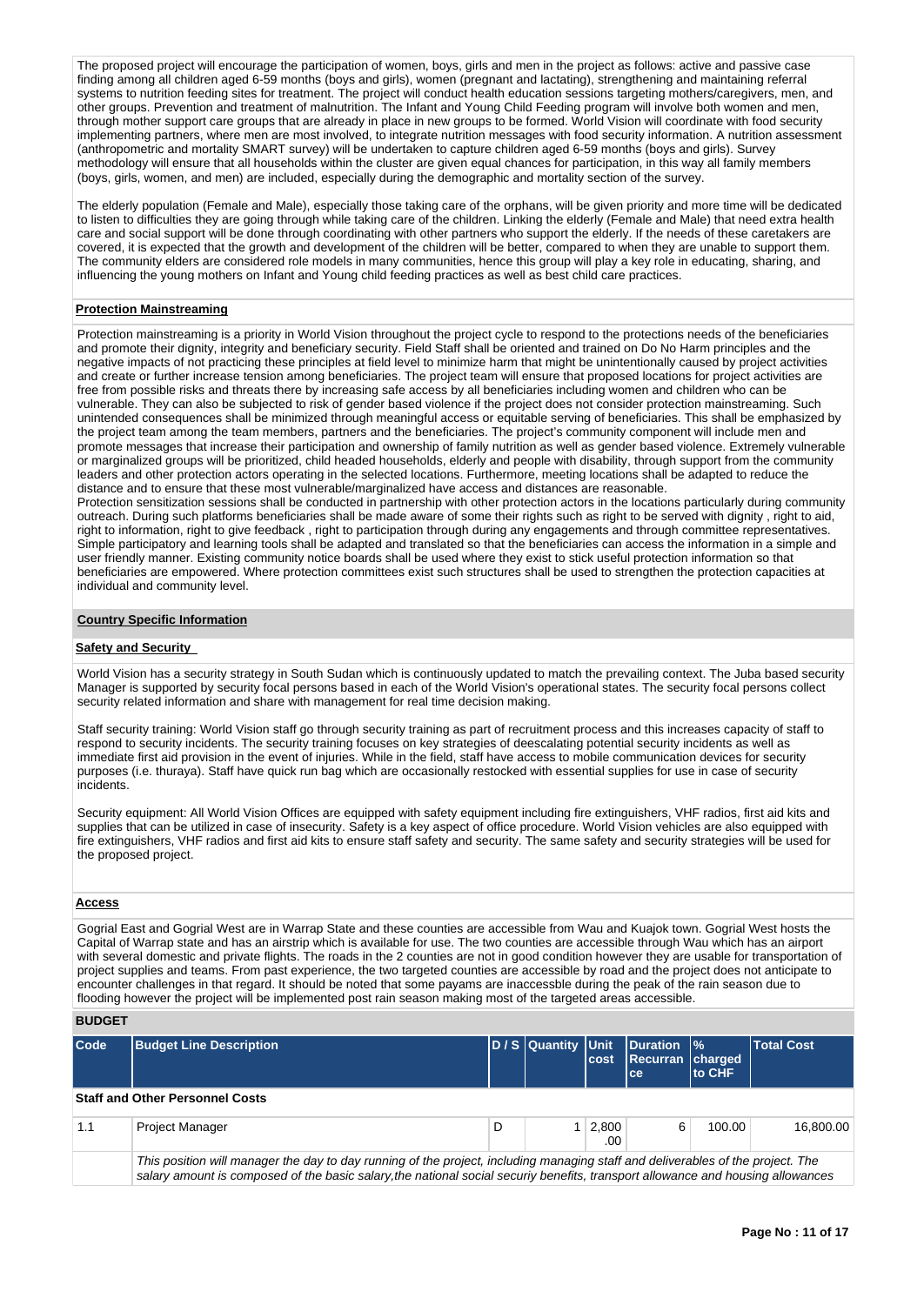| 1.2                                                                                                                                                                                     | <b>Nutrition field Coordinator</b>                                                                                                                                                                                                                                                       | D |  | $2 \mid 1,096$<br>.00        | 6 | 100.00 | 13,152.00  |  |
|-----------------------------------------------------------------------------------------------------------------------------------------------------------------------------------------|------------------------------------------------------------------------------------------------------------------------------------------------------------------------------------------------------------------------------------------------------------------------------------------|---|--|------------------------------|---|--------|------------|--|
|                                                                                                                                                                                         | These will lead implementation of project activities at field level as well as supervision monitoring during implementation. The<br>salary amount is composed of the basic salary, the national social securiy benefits, transport allowance and housing allowances                      |   |  |                              |   |        |            |  |
| 1.3                                                                                                                                                                                     | Nutrition Officer (National level)                                                                                                                                                                                                                                                       | D |  | $1 \mid 2,500$<br>.00        | 6 | 10.00  | 1,500.00   |  |
| Provides technical support to the project teams. The salary amount is composed of the basic salary, the national social securiy<br>benefits, transport allowance and housing allowances |                                                                                                                                                                                                                                                                                          |   |  |                              |   |        |            |  |
| 1.4                                                                                                                                                                                     | Programme Officer                                                                                                                                                                                                                                                                        | D |  | $1 \overline{7,900}$<br>.00. | 6 | 5.00   | 2,370.00   |  |
|                                                                                                                                                                                         | Donor laison and reporting (The salary charged consists of basic salary, hardship allowance and goods and services, medical<br>insurance and pension)                                                                                                                                    |   |  |                              |   |        |            |  |
| 1.5                                                                                                                                                                                     | Qaulity assurance Coordinator                                                                                                                                                                                                                                                            | D |  | $1 \mid 7,900$<br>.00        | 6 | 5.00   | 2,370.00   |  |
|                                                                                                                                                                                         | Monitoring, evaluation and quality assurance. (The salary charged consists of basic salary, hardship allowance and goods and<br>services, medical insurance and pension)                                                                                                                 |   |  |                              |   |        |            |  |
| 1.6                                                                                                                                                                                     | Zonal Finance manager                                                                                                                                                                                                                                                                    | D |  | $1 \mid 7,900$<br>.00        | 6 | 5.00   | 2,370.00   |  |
|                                                                                                                                                                                         | Financial and grant financial reporting-(The salary charged consists of basic salary, hardship allowance and goods and services,<br>medical insurance and pension)                                                                                                                       |   |  |                              |   |        |            |  |
| 1.7                                                                                                                                                                                     | Zonal Programme manager                                                                                                                                                                                                                                                                  | D |  | $1 \, 8,500$<br>.00.         | 6 | 5.00   | 2,550.00   |  |
|                                                                                                                                                                                         | Provides oversight of the project implementation on timeliness, scope and budget. (The salary charged consists of basic salary,<br>hardship allowance and goods and services, medical insurance and pension)                                                                             |   |  |                              |   |        |            |  |
| 1.8                                                                                                                                                                                     | National Office National support staff- based in Juba and<br>charged 5 % to CHF (P & C Officer, Logistics Officer, Financial<br>accountant , booking officer)                                                                                                                            | S |  | $5 \mid 1,500$<br>.00        | 6 | 5.00   | 2,250.00   |  |
|                                                                                                                                                                                         |                                                                                                                                                                                                                                                                                          |   |  |                              |   |        |            |  |
| 1.9                                                                                                                                                                                     | National Office Support(International) based in Juba and<br>Charged 5% to CHF. (Facilities and Security Director,<br>Operations Director, Resource Acquisition Director, National<br>Director, and Finance Director)                                                                     | S |  | 4 7,400<br>.00               | 6 | 5.00   | 8,880.00   |  |
|                                                                                                                                                                                         |                                                                                                                                                                                                                                                                                          |   |  |                              |   |        |            |  |
| 1.10                                                                                                                                                                                    | Incentives for CVNs and HHPs                                                                                                                                                                                                                                                             | D |  | 81 30.00                     | 6 | 100.00 | 14,580.00  |  |
|                                                                                                                                                                                         | The project will pay CNVs and HHPs incentives of approximately \$30/person/month for the days they work in communities<br>conducting screening and other related activities                                                                                                              |   |  |                              |   |        |            |  |
| 1.11                                                                                                                                                                                    | Nutrition Assistants manning OTP/TSFP sites                                                                                                                                                                                                                                              | D |  | 23 800.0<br><sup>0</sup>     | 5 | 100.00 | 92,000.00  |  |
|                                                                                                                                                                                         | These will conduct screening at health facility and admit SAM and MAM in OTP and TSFP respectively. Supervise outreach<br>activities done by CNVs. The salary amount is composed of the basic salary,the national social securiy benefits, transport<br>allowance and housing allowances |   |  |                              |   |        |            |  |
| 1.12                                                                                                                                                                                    | Nutrition nurse for SC                                                                                                                                                                                                                                                                   | D |  | 4 800.0<br>0                 | 5 | 100.00 | 16,000.00  |  |
|                                                                                                                                                                                         | The project will pay nutrition nurses based at the SC. These will conduct the day to day management of SAM children in the SC<br>The salary amount is composed of the basic salary, the national social securiy benefits, transport allowance and housing<br>allowances                  |   |  |                              |   |        |            |  |
|                                                                                                                                                                                         | <b>Section Total</b>                                                                                                                                                                                                                                                                     |   |  |                              |   |        | 174,822.00 |  |
|                                                                                                                                                                                         | <b>Supplies, Commodities, Materials</b>                                                                                                                                                                                                                                                  |   |  |                              |   |        |            |  |
| 2.1                                                                                                                                                                                     | Train 81 CNVs and HHPs on techniques of screening,<br>defaulter tracing and home visits                                                                                                                                                                                                  | D |  | 81 60.00                     | 1 | 100.00 | 4,860.00   |  |
|                                                                                                                                                                                         | The training will be for CNVs and HHPs and costs will be for transport, accommodation and meals for participants                                                                                                                                                                         |   |  |                              |   |        |            |  |
| 2.2                                                                                                                                                                                     | Train 30 CHD and WV staff on CMAM                                                                                                                                                                                                                                                        | D |  | 30 60.00                     | 2 | 100.00 | 3,600.00   |  |
|                                                                                                                                                                                         | 2 day training session. Costs are for accommodation and meals and transport for participants                                                                                                                                                                                             |   |  |                              |   |        |            |  |
| 2.3                                                                                                                                                                                     | Conduct mass community mobilisation, sensitization, and<br>screening campaign                                                                                                                                                                                                            | D |  | 27 200.0<br>0                | 2 | 100.00 | 10,800.00  |  |
|                                                                                                                                                                                         | The costs are for hire of public address systems and lunch for the organizing teams                                                                                                                                                                                                      |   |  |                              |   |        |            |  |
| 2.4                                                                                                                                                                                     | Support NIDs (Training of HHPs, planning, monitoring) in<br><b>Gogrial East and West</b>                                                                                                                                                                                                 | D |  | $2 \mid 1,500$<br>.00        | 2 | 100.00 | 6,000.00   |  |
|                                                                                                                                                                                         | Costs will be for logistics support, monitoring and training of personnel to participate in the NIDs                                                                                                                                                                                     |   |  |                              |   |        |            |  |
| 2.5                                                                                                                                                                                     | County nutrition quarterly review meetings in Gogrial East and<br><b>Gogrial West</b>                                                                                                                                                                                                    | D |  | 2   400.0<br>0               | 1 | 100.00 | 800.00     |  |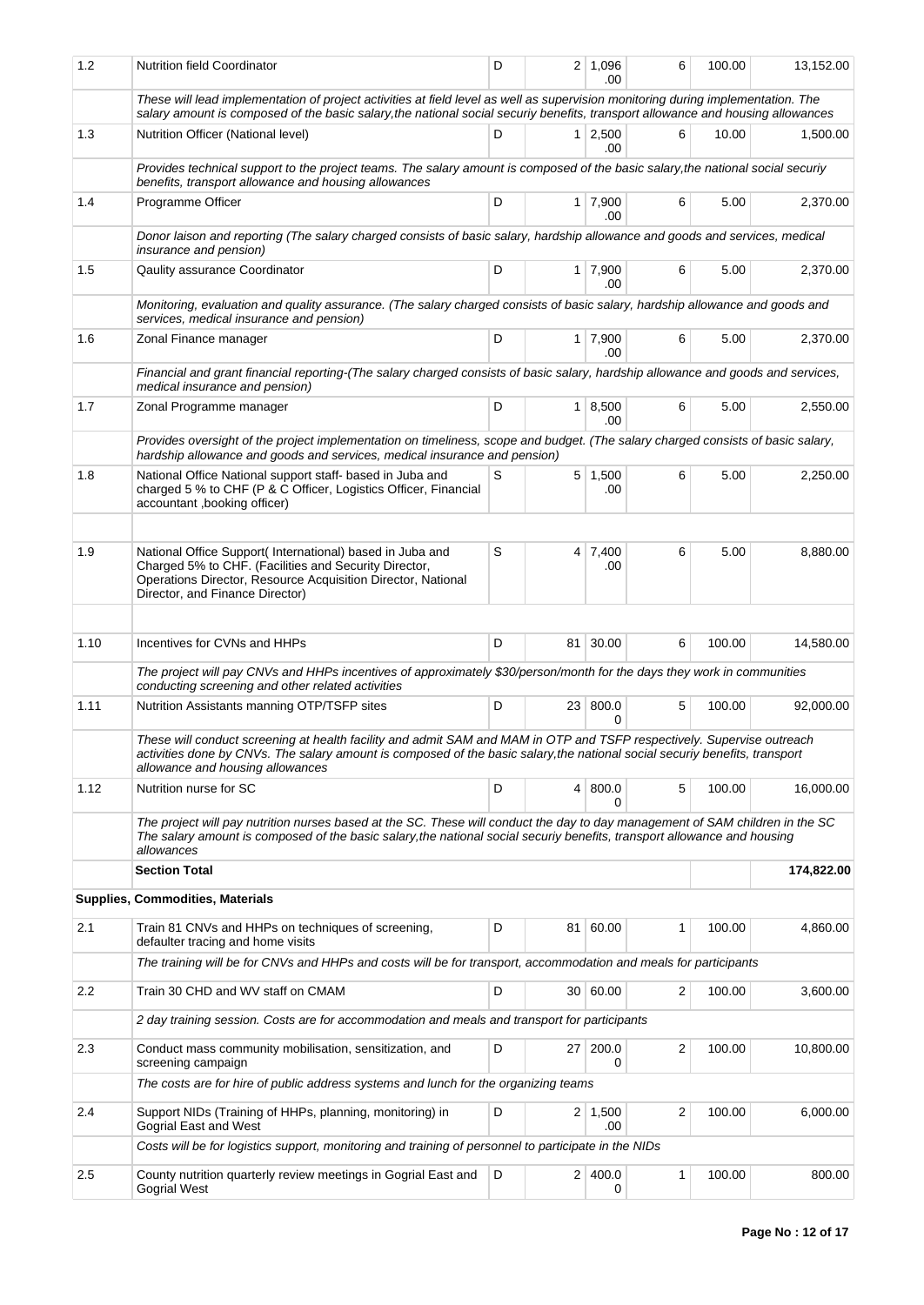|                  | Costs being for venue hire and refreshments during the meeting                                                                                                                                        |                     |                |                            |              |        |           |  |  |  |  |
|------------------|-------------------------------------------------------------------------------------------------------------------------------------------------------------------------------------------------------|---------------------|----------------|----------------------------|--------------|--------|-----------|--|--|--|--|
| 2.6              | Monthly coordination meetings between local leadership, CHD<br>and nutrition actors                                                                                                                   | D                   | 27             | 30.00                      | 5            | 100.00 | 4,050.00  |  |  |  |  |
|                  | Costs being for venue hire and refreshments during the meeting                                                                                                                                        |                     |                |                            |              |        |           |  |  |  |  |
| 2.7              | Visibility (Banners, T-shirts, Hats and Humanitarian vests)                                                                                                                                           | D                   |                | 40 50.00                   | $\mathbf{1}$ | 100.00 | 2,000.00  |  |  |  |  |
|                  | This is to ensure that the team are visible and easily identified by the beneficiaries and other partners to promote accountability.                                                                  |                     |                |                            |              |        |           |  |  |  |  |
| 2.8              | Local accommodation costs                                                                                                                                                                             | D                   |                | 5 100.0<br>$\Omega$        | 5            | 100.00 | 2,500.00  |  |  |  |  |
|                  | Estimate/Cost towards lodging of teams while on mission. Cost of USD 100 estimated for at least 5 staff in a mission in a month.                                                                      |                     |                |                            |              |        |           |  |  |  |  |
| 2.9              | local Transportation RUTF from UNICEF through the existing<br>PCA and transport to all counties                                                                                                       | D                   |                | $2 \mid 1,500$<br>.00      | 3            | 100.00 | 9,000.00  |  |  |  |  |
|                  | local transport hire for nutrition supplies                                                                                                                                                           |                     |                |                            |              |        |           |  |  |  |  |
| 2.10             | Monthly supportive supervision visits                                                                                                                                                                 | D                   |                | $2 \mid 300.0$<br>$\Omega$ | 6            | 100.00 | 3,600.00  |  |  |  |  |
|                  | The costs will be for Travel, subsistence and perdiems of project supervisor and CHD staff participating in support supervision<br>visits                                                             |                     |                |                            |              |        |           |  |  |  |  |
| 2.11             | Quarterly monitoring technical support visits by Juba based<br>Nutrition advisory meeting                                                                                                             | 2 400.0<br>$\Omega$ | 2              | 100.00                     | 1,600.00     |        |           |  |  |  |  |
|                  | The costs will be for travel and subsistence and perdiems of Juba based technical advisory staff                                                                                                      |                     |                |                            |              |        |           |  |  |  |  |
| 2.12             | Essential materials for stabilisation centre operations                                                                                                                                               | D                   |                | 2 920.0<br>0               | $\mathbf{1}$ | 100.00 | 1,840.00  |  |  |  |  |
|                  | The costs will be for detergents for cleaning, replacement of bedding materials and handwashing materials                                                                                             |                     |                |                            |              |        |           |  |  |  |  |
|                  | <b>Section Total</b>                                                                                                                                                                                  |                     |                |                            |              |        | 50,650.00 |  |  |  |  |
| <b>Equipment</b> |                                                                                                                                                                                                       |                     |                |                            |              |        |           |  |  |  |  |
| 3.1              | Stationery                                                                                                                                                                                            |                     | 0              | 0.00                       | 0            | 0.00   | 0.00      |  |  |  |  |
|                  | Being costs for bond paper, cartridges                                                                                                                                                                |                     |                |                            |              |        |           |  |  |  |  |
|                  | <b>Section Total</b>                                                                                                                                                                                  |                     |                |                            |              |        | 0.00      |  |  |  |  |
| <b>Travel</b>    |                                                                                                                                                                                                       |                     |                |                            |              |        |           |  |  |  |  |
| 5.1              | Staff travel (local transport, flights-round trip.) Juba to Field<br>locations-Teams to be booked via UNHAS                                                                                           | D                   | 5              | 550.0<br>0                 | 2            | 100.00 | 5,500.00  |  |  |  |  |
|                  | These are costs of project staff to travel to and from field locations to Juba                                                                                                                        |                     |                |                            |              |        |           |  |  |  |  |
| 5.2              | Vehicle fuel and maintenance costs/hire                                                                                                                                                               | D                   |                | $2 \mid 1,500$<br>.00      | 6            | 100.00 | 18,000.00 |  |  |  |  |
|                  | These are costs of vehicle hire for project activities                                                                                                                                                |                     |                |                            |              |        |           |  |  |  |  |
|                  | <b>Section Total</b>                                                                                                                                                                                  |                     |                |                            |              |        | 23,500.00 |  |  |  |  |
|                  | <b>General Operating and Other Direct Costs</b>                                                                                                                                                       |                     |                |                            |              |        |           |  |  |  |  |
| 7.1              | Field office Fuel (contribution)                                                                                                                                                                      | D                   | 1 <sup>1</sup> | 17,00<br>0.00              | 6            | 10.00  | 10,200.00 |  |  |  |  |
|                  | This is the cost for office fuel in Gogrial East, Gogrial West and Kuajok Zonal office for running office generators.                                                                                 |                     |                |                            |              |        |           |  |  |  |  |
| 7.2              | Vehicle running costs - National Office                                                                                                                                                               | D                   | 1 <sup>1</sup> | 5,006<br>.18               | 6            | 5.00   | 1,501.85  |  |  |  |  |
|                  | to support vehicle operating costs at National and zonal office To facilitate Nutrition teams during donor engagegements and<br>coordination meeting                                                  |                     |                |                            |              |        |           |  |  |  |  |
| 7.3              | <b>Communication Costs</b>                                                                                                                                                                            | D                   |                | 2 150.0<br>$\Omega$        | 6            | 100.00 | 1,800.00  |  |  |  |  |
|                  | This costs of airtime for both thuraya and mobile phones for the staff for coordination and communication with the field team<br>@USD30 per staff and USD 100 for Thuraya while on field mission      |                     |                |                            |              |        |           |  |  |  |  |
| 7.4              | Stationery                                                                                                                                                                                            | D                   |                | 2 200.0<br>0               | 2            | 100.00 | 800.00    |  |  |  |  |
|                  | Cost of stationery for Gogrial East and Gogrial West                                                                                                                                                  |                     |                |                            |              |        |           |  |  |  |  |
| 7.5              | VSAT (Internet) charges                                                                                                                                                                               | S                   |                | $1 \, 3,000$<br>.00        | 6            | 10.00  | 1,800.00  |  |  |  |  |
|                  | Being contribution to internet charges in Gogrial East, Gogrial West and Kuajok Zonal office. Shared costs towards maintaining<br>VSAT subscriptions to enable the teams manage to email the reports. |                     |                |                            |              |        |           |  |  |  |  |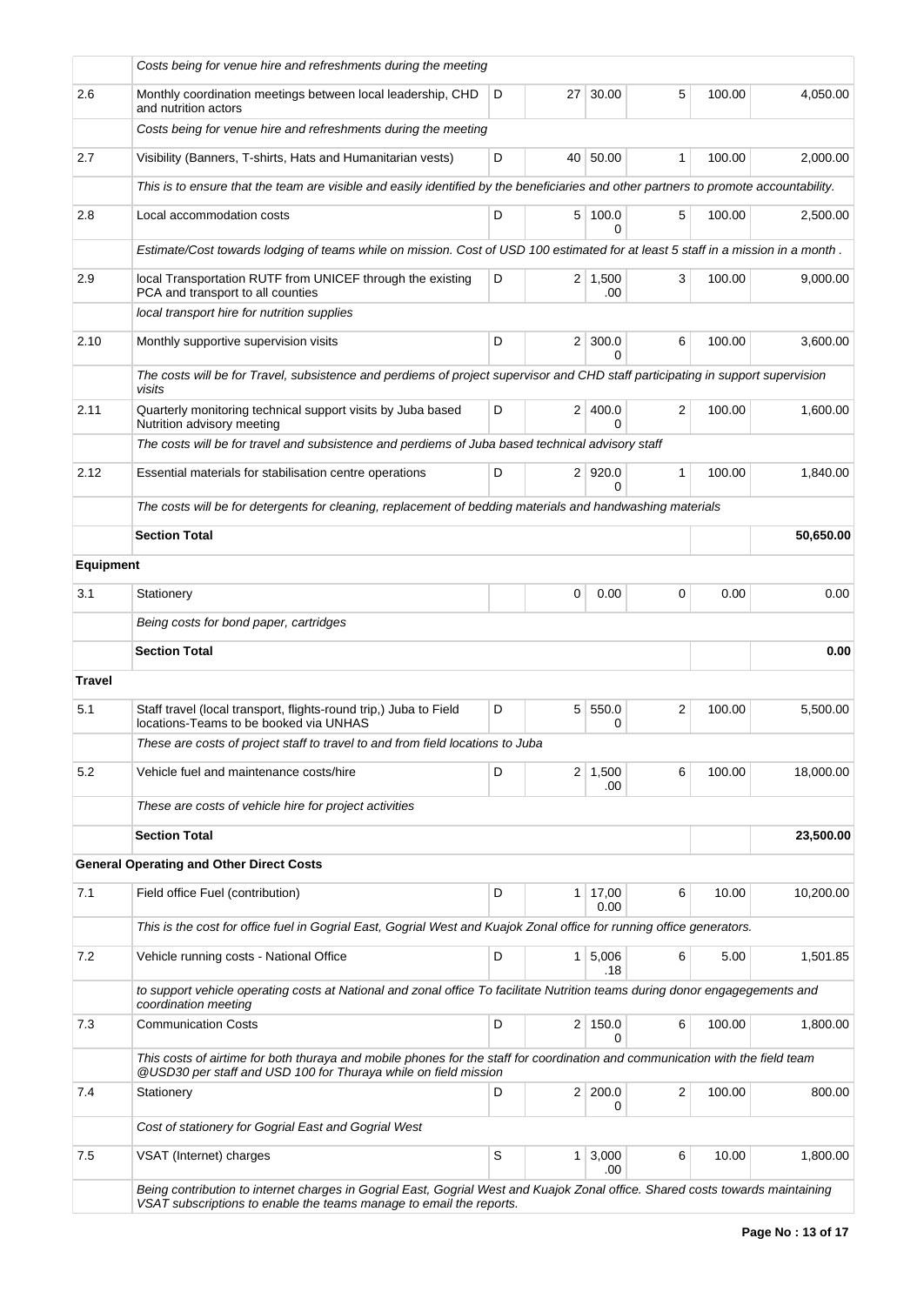| 7.6               | Juba team house rental costs                                                                                     | S         | 1            | 20,00<br>0.00 | 6 | 5.00 | 6,000.00   |
|-------------------|------------------------------------------------------------------------------------------------------------------|-----------|--------------|---------------|---|------|------------|
|                   | The Percentage charge is the rental cost for Juba based nutrition coordination team based in the national Office |           |              |               |   |      |            |
| 7.7               | Juba office rentals costs                                                                                        | S         | 1            | 25,00<br>0.00 | 6 | 5.00 | 7,500.00   |
|                   | Being contribution to office space utilized by the Nutrition team in Juba office                                 |           |              |               |   |      |            |
| 7.8               | Juba Office supplies                                                                                             | S         | $\mathbf{1}$ | 3,000<br>.00  | 6 | 5.00 | 900.00     |
|                   | Being contribution to office utilities used by the Nutrition team in Juba office                                 |           |              |               |   |      |            |
| 7.9               | Bank charges                                                                                                     | S         | $\mathbf{1}$ | 3,000<br>.00. | 6 | 5.00 | 900.00     |
|                   |                                                                                                                  |           |              |               |   |      |            |
|                   | <b>Section Total</b>                                                                                             |           |              |               |   |      | 31,401.85  |
| <b>SubTotal</b>   |                                                                                                                  |           | 365.00       |               |   |      | 280,373.85 |
| <b>Direct</b>     |                                                                                                                  |           |              |               |   |      | 252,143.85 |
| Support           |                                                                                                                  |           |              |               |   |      | 28,230.00  |
| <b>PSC Cost</b>   |                                                                                                                  |           |              |               |   |      |            |
|                   | <b>PSC Cost Percent</b>                                                                                          |           |              |               |   |      | 7.00       |
| <b>PSC Amount</b> |                                                                                                                  | 19,626.17 |              |               |   |      |            |
| <b>Total Cost</b> |                                                                                                                  |           |              |               |   |      | 300,000.02 |
|                   | <b>Grand Total CHF Cost</b>                                                                                      |           |              |               |   |      | 300,000.02 |

**Project Locations**

| Location               | <b>Estimated</b><br>percentage<br>of budget<br>for each<br><b>location</b> |     | <b>Estimated number of beneficiaries</b> | for each location |             |       | <b>Activity Name</b>                                                                                                                                                                                                                                                                                                                                                                                                                                                                                                                                                                                                                                                                                                                                                                                    |
|------------------------|----------------------------------------------------------------------------|-----|------------------------------------------|-------------------|-------------|-------|---------------------------------------------------------------------------------------------------------------------------------------------------------------------------------------------------------------------------------------------------------------------------------------------------------------------------------------------------------------------------------------------------------------------------------------------------------------------------------------------------------------------------------------------------------------------------------------------------------------------------------------------------------------------------------------------------------------------------------------------------------------------------------------------------------|
|                        |                                                                            | Men | Women   Boys   Girls   Total             |                   |             |       |                                                                                                                                                                                                                                                                                                                                                                                                                                                                                                                                                                                                                                                                                                                                                                                                         |
| Warrap -> Gogrial East | 50                                                                         | 200 | 1,965                                    |                   | 1,590 1,624 | 5,379 | Activity 1.1.1 : Conduct continuous screening of<br>children 0-59 months and PLW in the community<br>and health facilities<br>Activity 1.1.2 : Provide treatment for SAM and<br>MAM of CU5 and PLWs as per the CMAM<br>guidelines and refer SAM cases with medical<br>complications to SC<br>Activity 1.1.3 : Continuous follow up of defaulter<br>cases and home visits for non respondent cases.<br>Activity 1.1.4 : Train CNVs and HHPs on<br>techniques of screening, defaulter tracing and<br>home visits<br>Activity 1.2.1 : Procurement, prepositining and<br>provision of MAM and SAM supplies to all OTP<br>and TSFP sites<br>Activity 1.2.2 : Train 30 CHD and WV staff on<br><b>CMAM</b><br>Activity 1.2.3 : Conduct mass community<br>mobilisation, sensitization, and screening<br>campign |